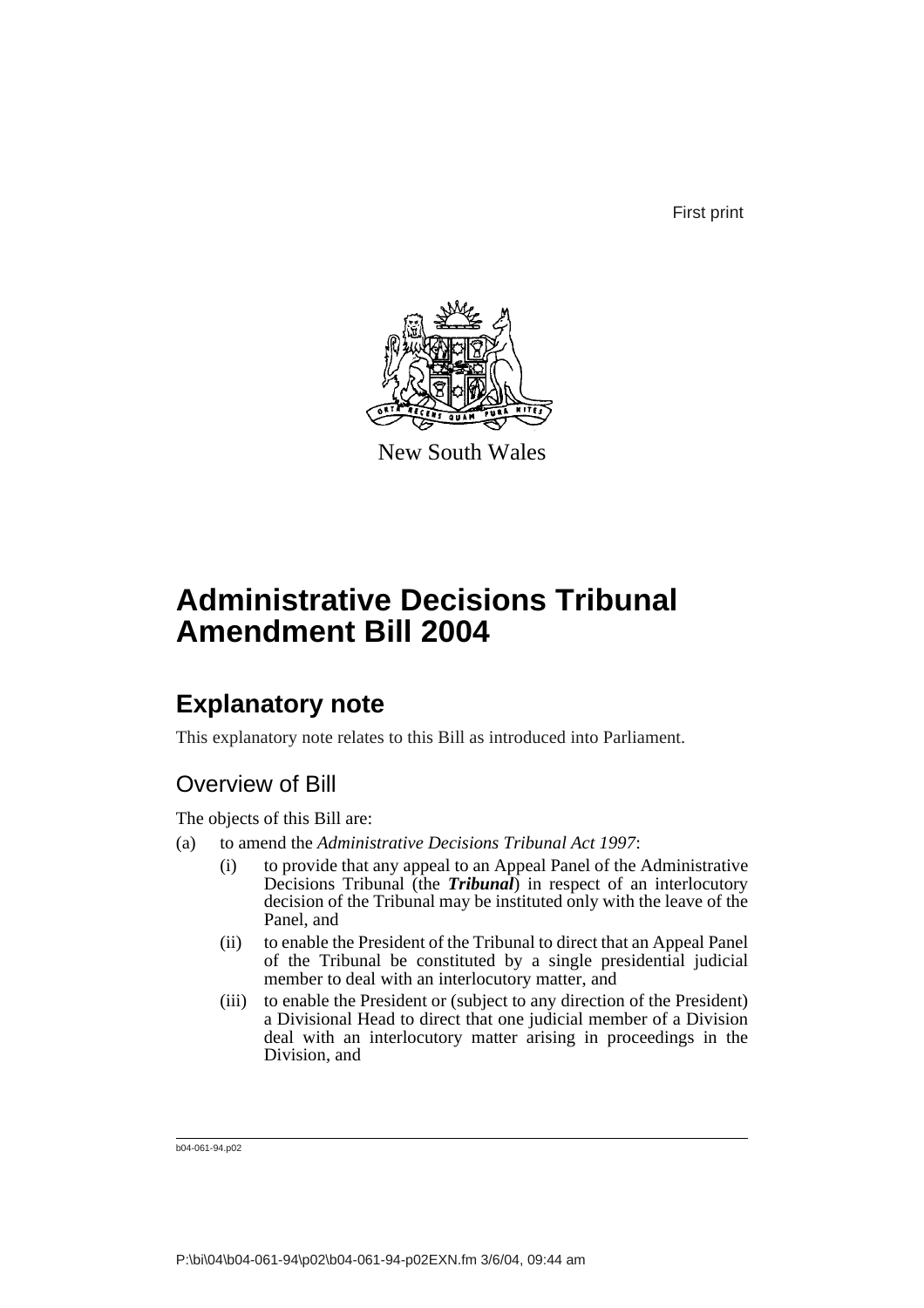Explanatory note

- (b) to amend the *Architects Act 2003*, the *Surveying Act 2002*, the *Veterinary Practice Act 2003* and the *Veterinary Surgeons Act 1986* to remove any right to appeal certain decisions of the Tribunal to an Appeal Panel and to provide instead for such appeals to be made directly to the Supreme Court, and
- (c) to amend the *Children and Young Persons (Care and Protection) Act 1998* to enable the regulations under that Act to provide for certain decisions in relation to family day care children's services to be reviewed by the Tribunal.

## Outline of provisions

**Clause 1** sets out the name (also called the short title) of the proposed Act.

**Clause 2** provides for the commencement of the proposed Act on a day or days to be appointed by proclamation. However, the amendments to the *Children and Young Persons (Care and Protection) Act 1998* will commence on the date of assent to the proposed Act.

**Clause 3** is a formal provision that gives effect to the amendments to the *Administrative Decisions Tribunal Act 1997* set out in Schedule 1.

**Clause 4** is a formal provision that gives effect to the amendments to the Acts referred to in paragraphs (b) and (c) of the Overview, as set out in Schedule 2.

#### **Schedule 1 Amendment of Administrative Decisions Tribunal Act 1997**

**Schedule 1 [1]** inserts section 24A in the Act to enable:

- (a) the President to direct that an Appeal Panel be constituted by one presidential judicial member to deal with an interlocutory matter arising in an internal appeal or external appeal, and
- (b) the President or (subject to any direction of the President) a Divisional Head to direct that one judicial member of a Division deal with an interlocutory matter arising in proceedings in the Division.

**Schedule 1 [2]** amends section 113 of the Act to require the leave of an Appeal Panel before an appeal can be made to the Panel in respect of an interlocutory decision of the Tribunal. The amendment also provides that the President may direct that an Appeal Panel be constituted by a single presidential judicial member to deal with an application for such leave.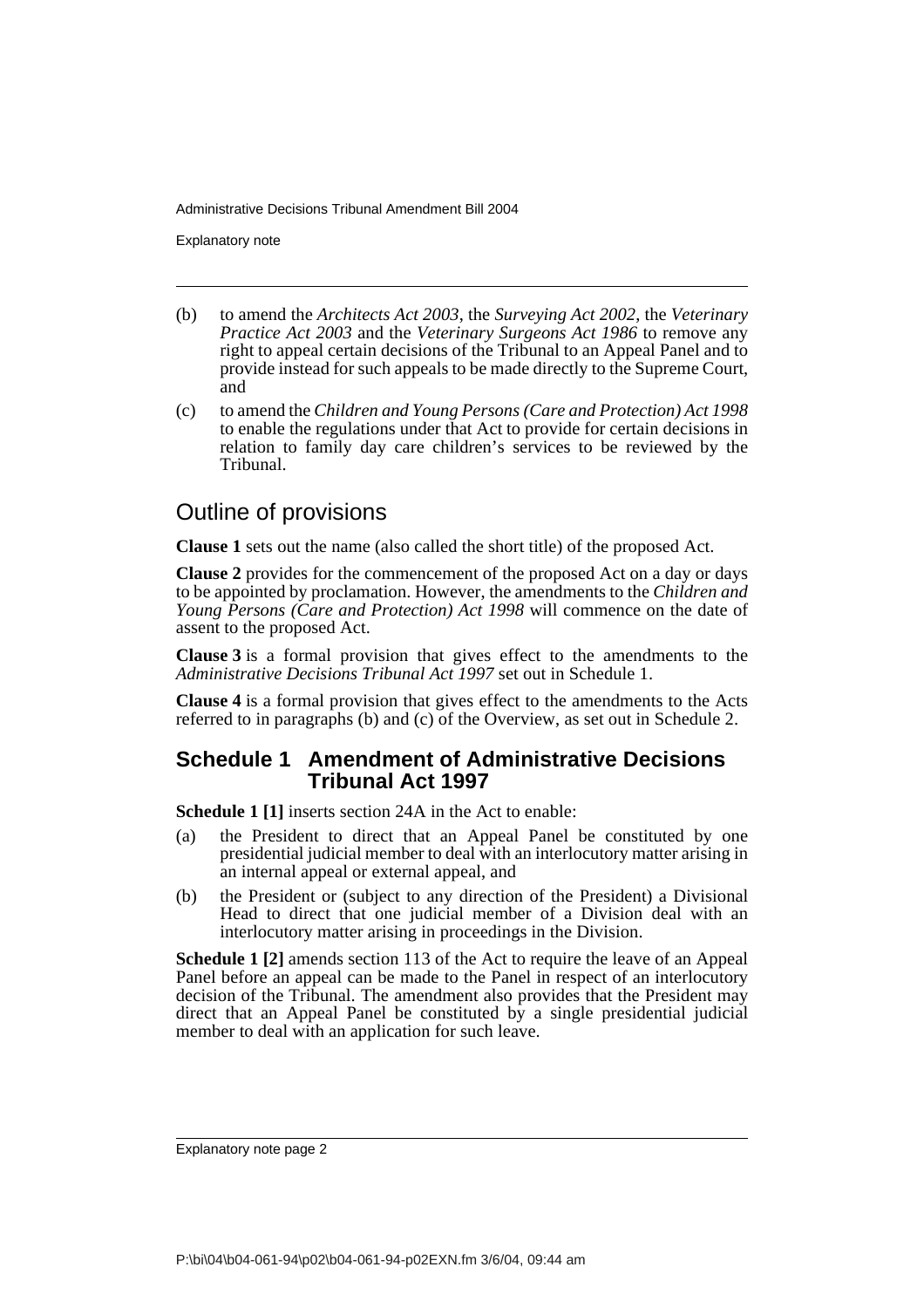Explanatory note

**Schedule 1 [3]** amends Schedule 5 to the Act to enable the Governor to make regulations of a savings or transitional nature consequent on the enactment of the proposed Act.

**Schedule 1 [4]** inserts a new Part in Schedule 5 to the Act that contains provisions of a savings and transitional nature consequent on the enactment of the proposed Act.

## **Schedule 2 Amendment of other Acts**

**Schedule 2.1** amends the *Architects Act 2003* to remove the right to appeal to an Appeal Panel of the Tribunal against decisions of the Tribunal in proceedings commenced under that Act and to provide instead for such appeals to be made to the Supreme Court directly.

**Schedule 2.2** amends the *Children and Young Persons (Care and Protection) Act 1998* to enable the regulations under that Act to provide for certain decisions in relation to family day care children's services to be reviewed by the Tribunal.

**Schedule 2.3** amends the *Surveying Act 2002* to remove the right to appeal to an Appeal Panel of the Tribunal against decisions of the Tribunal in proceedings commenced under that Act and to provide instead for such appeals to be made to the Supreme Court directly.

**Schedule 2.4** amends the *Veterinary Practice Act 2003* to remove the right to appeal to an Appeal Panel of the Tribunal against decisions of the Tribunal in proceedings commenced under that Act and to provide instead for such appeals to be made to the Supreme Court directly.

**Schedule 2.5** amends the *Veterinary Surgeons Act 1986* to remove the right to appeal to an Appeal Panel of the Tribunal against decisions of the Tribunal in proceedings commenced under that Act and to provide instead for such appeals to be made to the Supreme Court directly.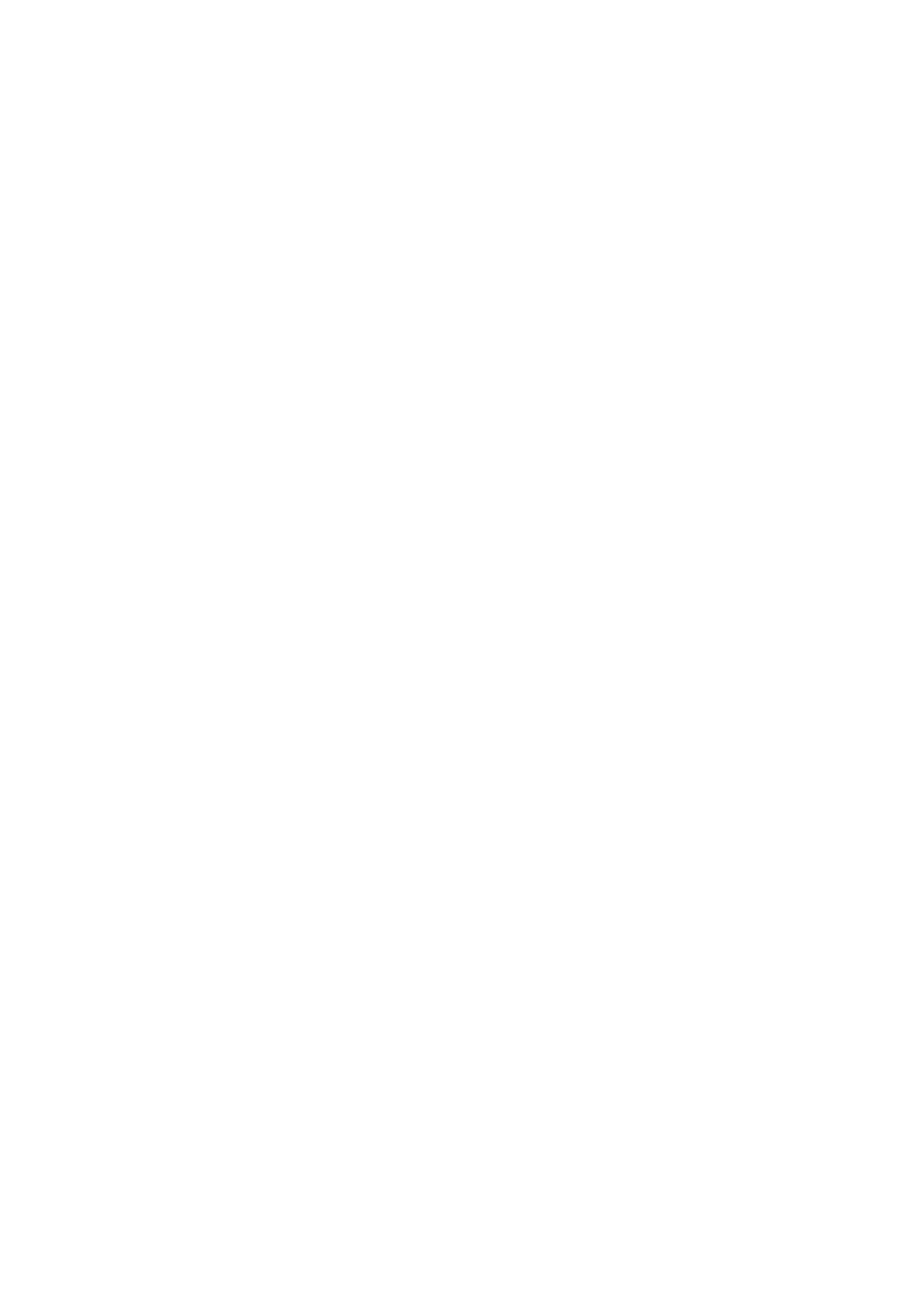First print



New South Wales

# **Administrative Decisions Tribunal Amendment Bill 2004**

# **Contents**

|            |                                                         | Page |
|------------|---------------------------------------------------------|------|
|            | Name of Act                                             |      |
|            | Commencement                                            |      |
|            | Amendment of Administrative Decisions Tribunal Act 1997 |      |
|            | No 76                                                   |      |
| 4          | Amendment of other Acts                                 |      |
| Schedule 1 | Amendment of Administrative Decisions Tribunal Act 1997 | 3    |
|            | Schedule 2 Amendment of other Acts                      |      |
|            |                                                         |      |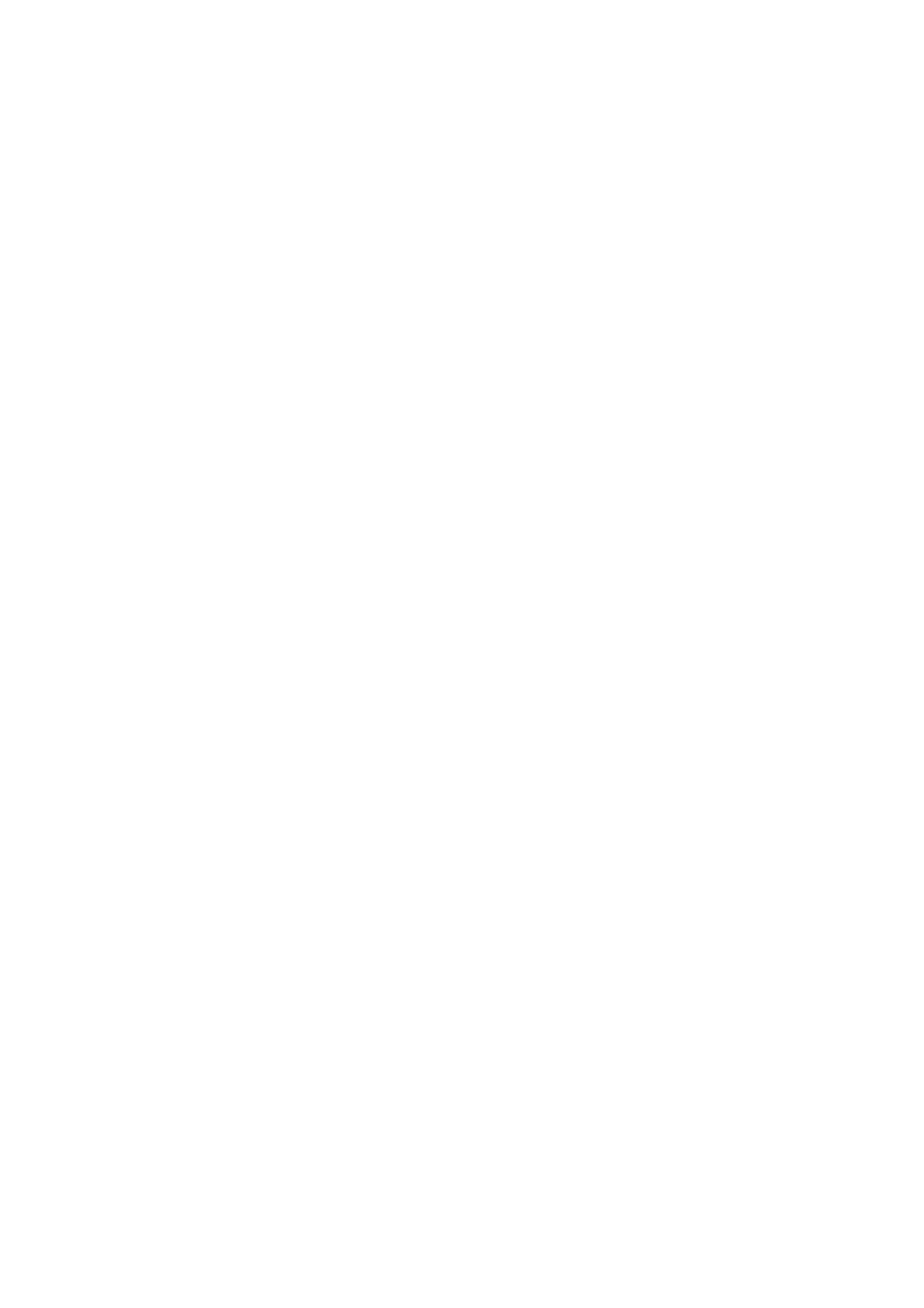

New South Wales

# **Administrative Decisions Tribunal Amendment Bill 2004**

No , 2004

### **A Bill for**

An Act to amend the *Administrative Decisions Tribunal Act 1997* to make further provision with respect to interlocutory matters; to amend certain Acts to provide direct rights of appeal to the Supreme Court from the Administrative Decisions Tribunal instead of to an Appeal Panel of the Tribunal; and for other purposes.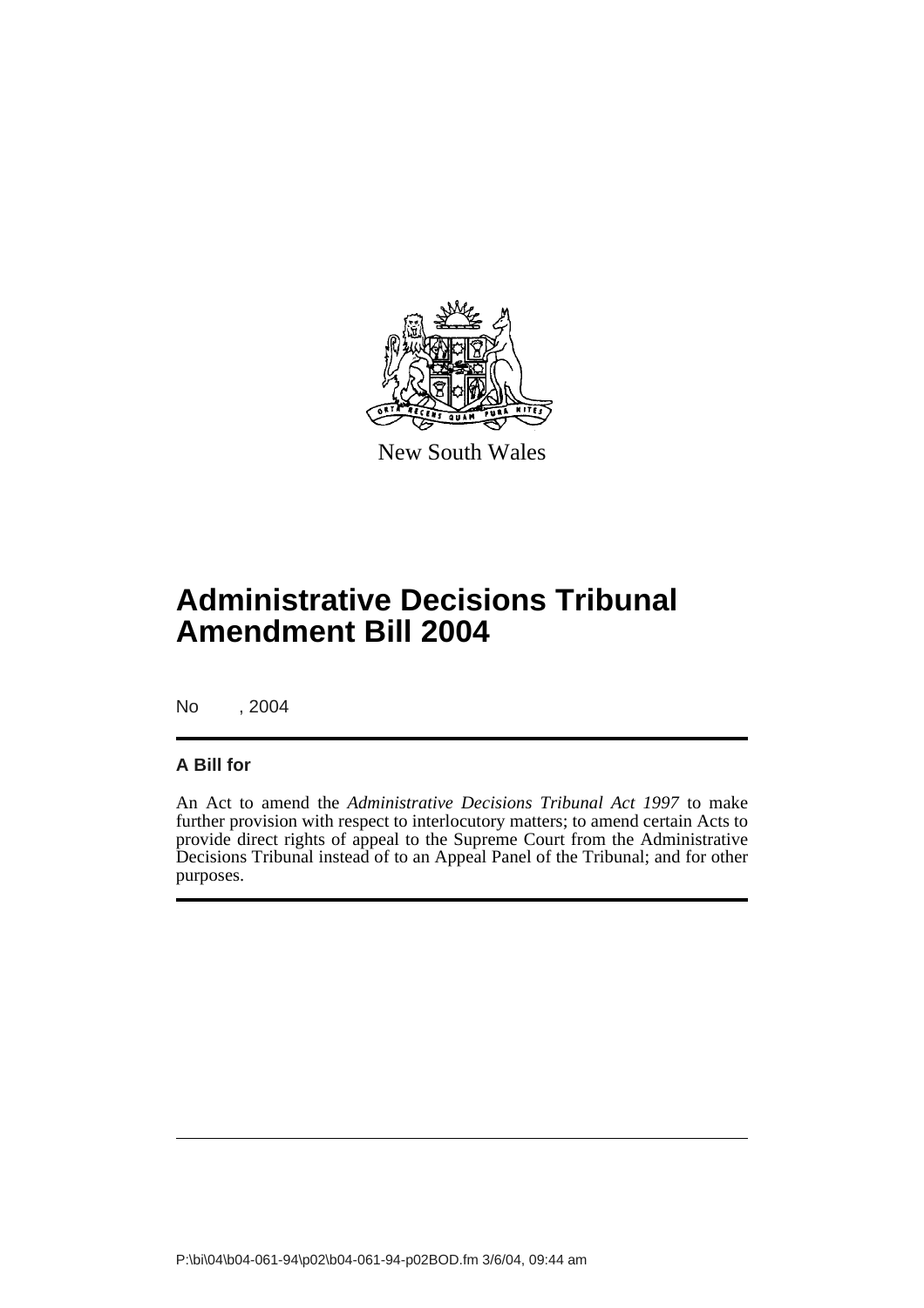<span id="page-7-3"></span><span id="page-7-2"></span><span id="page-7-1"></span><span id="page-7-0"></span>

|              | The Legislature of New South Wales enacts:                                                                           |                     |
|--------------|----------------------------------------------------------------------------------------------------------------------|---------------------|
| 1            | <b>Name of Act</b>                                                                                                   | $\overline{2}$      |
|              | This Act is the Administrative Decisions Tribunal Amendment<br>Act 2004.                                             | 3<br>4              |
| $\mathbf{2}$ | <b>Commencement</b>                                                                                                  | 5                   |
|              | This Act commences on a day or days to be appointed by<br>(1)<br>proclamation, except as provided by subsection (2). | 6<br>$\overline{7}$ |
|              | Schedule 2.2 commences on the date of assent to this Act.<br>(2)                                                     | 8                   |
| 3            | Amendment of Administrative Decisions Tribunal Act 1997 No 76                                                        | 9                   |
|              | The Administrative Decisions Tribunal Act 1997 is amended as set<br>out in Schedule 1.                               | 10<br>11            |
| 4            | <b>Amendment of other Acts</b>                                                                                       | 12                  |
|              | The Acts specified in Schedule 2 are amended as set out in that<br>Schedule.                                         | 13<br>14            |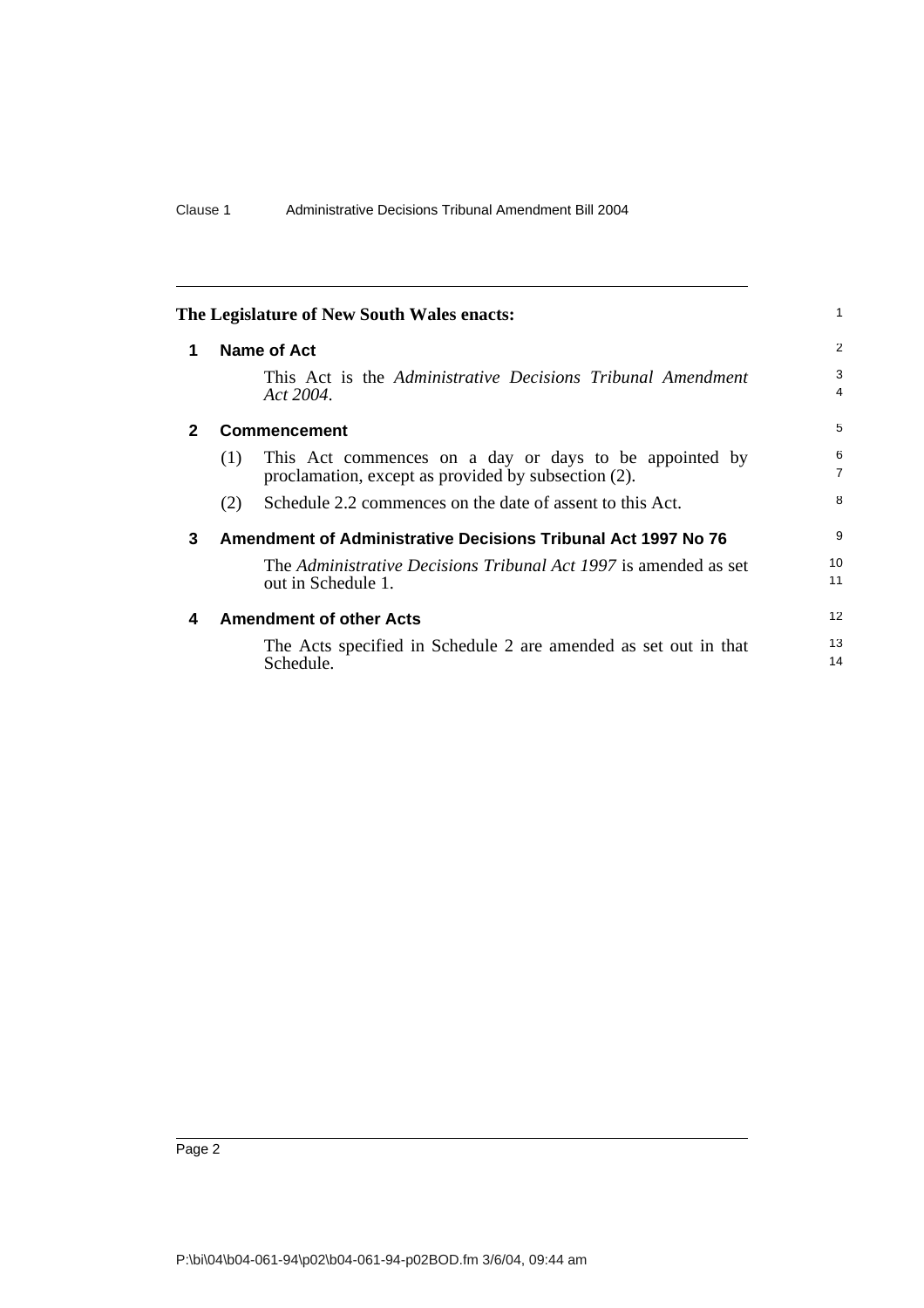Amendment of Administrative Decisions Tribunal Act 1997 Schedule 1

### <span id="page-8-0"></span>**Schedule 1 Amendment of Administrative Decisions Tribunal Act 1997**

| (Section 3)                                                                                                                                                                                                              | 3                       |
|--------------------------------------------------------------------------------------------------------------------------------------------------------------------------------------------------------------------------|-------------------------|
|                                                                                                                                                                                                                          | $\overline{\mathbf{4}}$ |
| 124:                                                                                                                                                                                                                     | 5                       |
| n of Tribunal for exercise of interlocutory functions                                                                                                                                                                    | 6                       |
| s section:                                                                                                                                                                                                               | $\overline{7}$          |
| <i>ocutory function</i> means the making of any order or<br>decision by the Tribunal (including an Appeal Panel of<br>ribunal) in proceedings in respect of any of the<br>$\sin g$ :                                     | 8<br>9<br>10<br>11      |
| stays or adjournments,                                                                                                                                                                                                   | 12                      |
| prohibition or restriction of the disclosure, broadcast or<br>publication of matters by order under section 75,                                                                                                          | 13<br>14                |
| summonses.                                                                                                                                                                                                               | 15                      |
| extensions of time for any matter (including for the<br>lodgment of applications or appeals),                                                                                                                            | 16<br>17                |
| evidential matters,                                                                                                                                                                                                      | 18                      |
| disqualification of members,                                                                                                                                                                                             | 19                      |
| joinder of parties to proceedings,                                                                                                                                                                                       | 20                      |
| summary dismissal of proceedings,                                                                                                                                                                                        | 21                      |
| any other interlocutory issue before the Tribunal.                                                                                                                                                                       | 22                      |
| ercising any of its interlocutory functions, the Tribunal<br>e constituted by:                                                                                                                                           | 23<br>24                |
| in the case of a function of the Tribunal in relation to an<br>internal appeal or external appeal—one presidential<br>judicial member who is assigned by the President for<br>the purpose of exercising the function, or | 25<br>26<br>27<br>28    |
| in the case of a function of the Tribunal otherwise than<br>in relation to an internal appeal or external appeal—one<br>indicial member of the Division to which the function                                            | 29<br>30<br>31          |

 $(b)$  in the case of a function of the Tribu in relation to an internal appeal or external judicial member of the Division to which the function concerned is allocated who is assigned by the President or (subject to any direction of the President) the Divisional Head for the purpose of exercising the function.

Page 3

**[1] Section 24A**

Insert after section 24:

### **24A** Constitution of Tribunal for exercise of inter

(1) In this section:

*interlocutory function* means the making other decision by the Tribunal (including the Tribunal) in proceedings in respectively following:

- (a) stays or adjournments,  $(b)$  prohibition or restriction of the disc
- publication of matters by order und (c) summonses,
- $(d)$  extensions of time for any matter lodgment of applications or appeals),
- (e) evidential matters,
- (f) disqualification of members,
- (g) joinder of parties to proceedings, (h) summary dismissal of proceedings,
- (i) any other interlocutory issue before
- $(2)$  In exercising any of its interlocutory fun may be constituted by:
	- (a) in the case of a function of the Tribu internal appeal or external appea judicial member who is assigned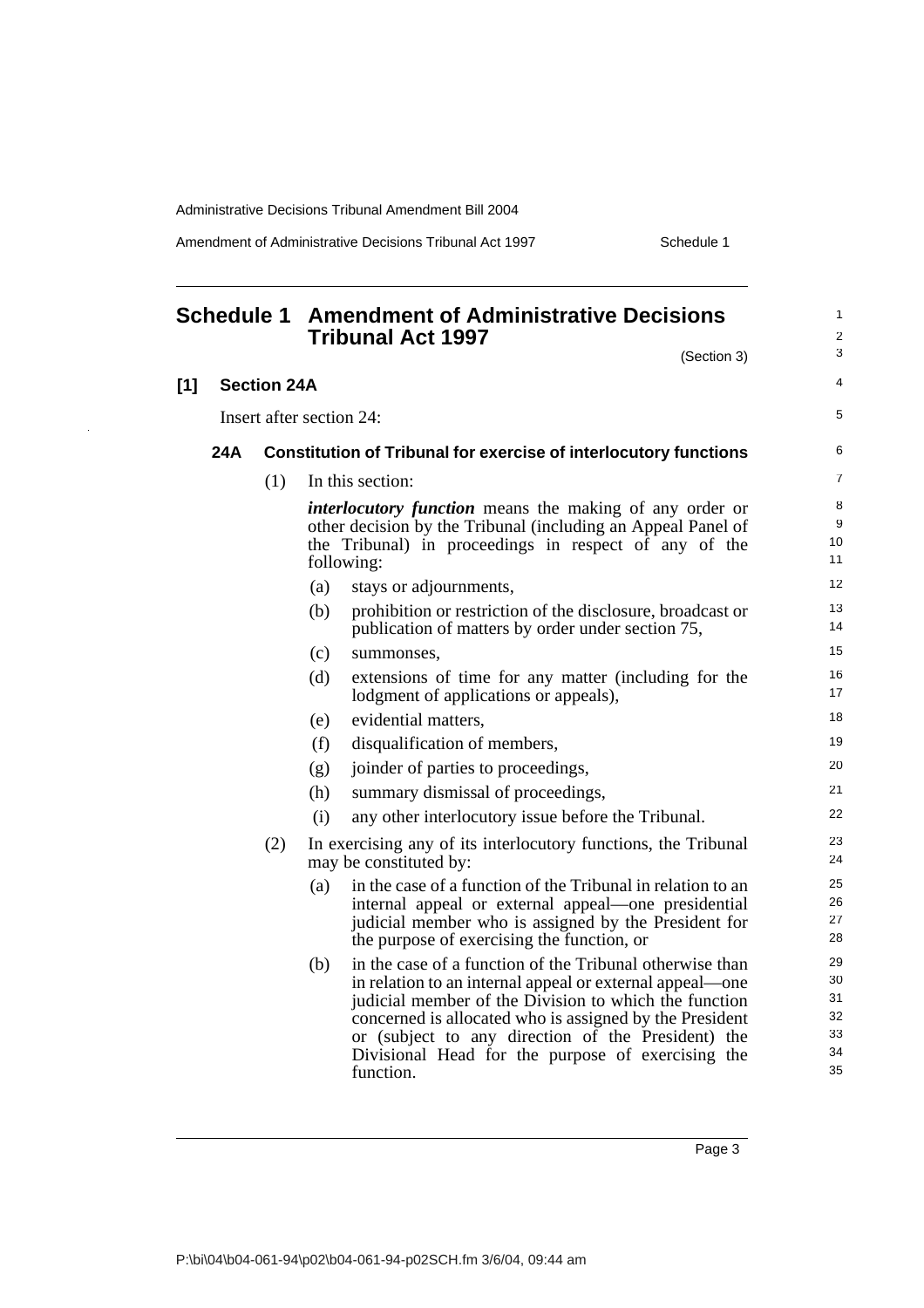Schedule 1 Amendment of Administrative Decisions Tribunal Act 1997

|     | (3)             | Nothing in this section prevents a differently constituted<br>Tribunal from exercising an interlocutory function or any<br>other function of the Tribunal if the Tribunal is duly<br>constituted to exercise that function apart from this section. | $\mathbf{1}$<br>$\sqrt{2}$<br>$\ensuremath{\mathsf{3}}$<br>$\overline{4}$ |
|-----|-----------------|-----------------------------------------------------------------------------------------------------------------------------------------------------------------------------------------------------------------------------------------------------|---------------------------------------------------------------------------|
|     | (4)             | This section has effect despite any other requirement of this<br>Act or any other enactment relating to the constitution of the<br>Tribunal for the exercise of its functions.                                                                      | $\,$ 5 $\,$<br>6<br>$\overline{7}$                                        |
| [2] | <b>Tribunal</b> | Section 113 Right to appeal against appealable decisions of the                                                                                                                                                                                     | 8<br>9                                                                    |
|     |                 | Insert after section $113(2)$ :                                                                                                                                                                                                                     | 10                                                                        |
|     | (2A)            | Despite subsections $(1)$ and $(2)$ , an appeal does not lie to an<br>Appeal Panel of the Tribunal against an interlocutory decision<br>of the Tribunal except by leave of the Appeal Panel.                                                        | 11<br>12<br>13                                                            |
|     | (2B)            | For the purposes of determining whether to grant leave to<br>appeal under subsection (2A), an Appeal Panel may be<br>constituted by one presidential judicial member who is<br>assigned by the President to make that determination.                | 14<br>15<br>16<br>17                                                      |
|     | (2C)            | The provisions of subsection $(2B)$ :                                                                                                                                                                                                               | 18                                                                        |
|     |                 | have effect despite any other requirement of this Act or<br>(a)<br>any other enactment relating to the constitution of an<br>Appeal Panel for the exercise of its functions, and                                                                    | 19<br>20<br>21                                                            |
|     |                 | do not prevent a differently constituted Appeal Panel<br>(b)<br>from determining whether to grant leave to appeal<br>under subsection $(2A)$ if the Panel is duly constituted to<br>exercise that function apart from subsection (2B).              | 22<br>23<br>24<br>25                                                      |
| [3] |                 | <b>Schedule 5 Savings and transitional provisions</b>                                                                                                                                                                                               | 26                                                                        |
|     |                 | Insert at the end of clause $1(1)$ :                                                                                                                                                                                                                | 27                                                                        |
|     |                 | Administrative Decisions Tribunal Amendment Act 2004                                                                                                                                                                                                | 28                                                                        |

 $\hat{\boldsymbol{\gamma}}$ 

l,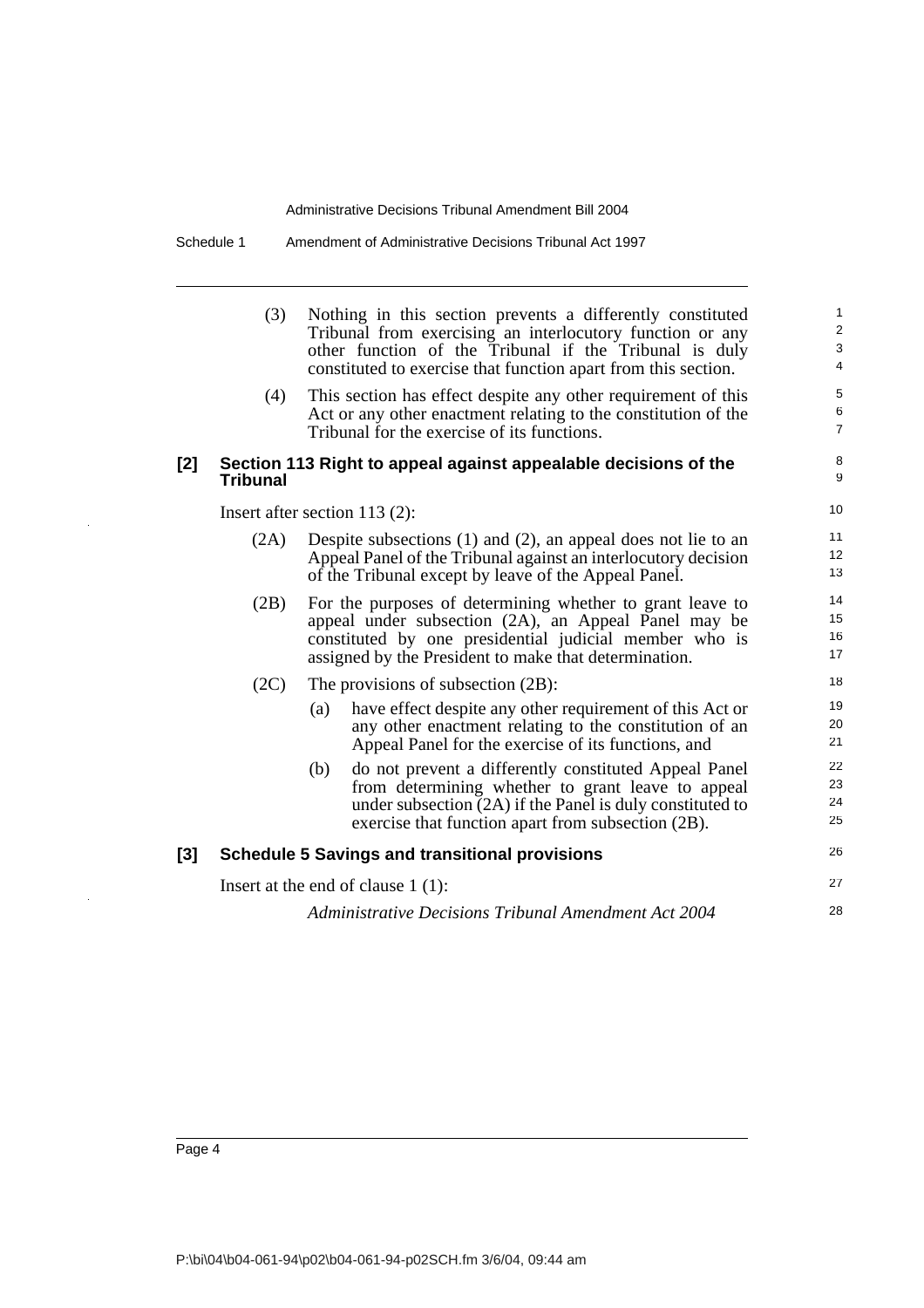$\overline{\phantom{a}}$ 

Amendment of Administrative Decisions Tribunal Act 1997 Schedule 1

| [4] |                                                                                                                          |     | Schedule 5, Part 8          |                                                                                                                                                                                                                                                                      | $\mathbf{1}$                      |
|-----|--------------------------------------------------------------------------------------------------------------------------|-----|-----------------------------|----------------------------------------------------------------------------------------------------------------------------------------------------------------------------------------------------------------------------------------------------------------------|-----------------------------------|
|     |                                                                                                                          |     | <b>Insert after Part 7:</b> |                                                                                                                                                                                                                                                                      | $\overline{2}$                    |
|     | Part 8<br>Provisions consequent on enactment of<br><b>Administrative Decisions Tribunal</b><br><b>Amendment Act 2004</b> |     |                             |                                                                                                                                                                                                                                                                      |                                   |
|     | 36                                                                                                                       |     | <b>Definitions</b>          |                                                                                                                                                                                                                                                                      | 6                                 |
|     |                                                                                                                          |     | In this Part:               |                                                                                                                                                                                                                                                                      | $\overline{7}$                    |
|     |                                                                                                                          |     |                             | <b>amending Act</b> means the Administrative Decisions Tribunal<br>Amendment Act 2004.                                                                                                                                                                               | 8<br>9                            |
|     |                                                                                                                          |     |                             | <i>appeal abolition date</i> , in relation to a right to appeal to an<br>Appeal Panel, means:                                                                                                                                                                        | 10<br>11                          |
|     |                                                                                                                          |     | (a)                         | in relation to appeals against decisions of the Tribunal<br>under the Architects Act 2003—the day on which<br>Part 4A of that Act (as inserted by the amending Act)<br>commences, and                                                                                | 12 <sup>2</sup><br>13<br>14<br>15 |
|     |                                                                                                                          |     | (b)                         | in relation to appeals against decisions of the Tribunal<br>under the Surveying Act 2002—the day on which<br>Part 6A of that Act (as inserted by the amending Act)<br>commences, and                                                                                 | 16<br>17<br>18<br>19              |
|     |                                                                                                                          |     | (c)                         | in relation to appeals against decisions of the Tribunal<br>under the Veterinary Practice Act 2003—the day on<br>which Part 9A of that Act (as inserted by the amending<br>Act) commences, and                                                                       | 20<br>21<br>22<br>23              |
|     |                                                                                                                          |     | (d)                         | in relation to appeals against decisions of the Tribunal<br>under the Veterinary Surgeons Act 1986—the day on<br>which Part 6B of that Act (as inserted by the amending<br>Act) commences.                                                                           | 24<br>25<br>26<br>27              |
|     |                                                                                                                          |     |                             | <i>existing right to appeal</i> means a right to appeal to an Appeal<br>Panel against a decision of the Tribunal that was in existence<br>immediately before the appeal abolition date for that right<br>(whether or not that right was exercised before that date). | 28<br>29<br>30<br>31              |
|     | 37                                                                                                                       |     |                             | Pending proceedings before an Appeal Panel                                                                                                                                                                                                                           | 32                                |
|     |                                                                                                                          | (1) |                             | This clause applies to proceedings before an Appeal Panel of<br>the Tribunal that:                                                                                                                                                                                   | 33<br>34                          |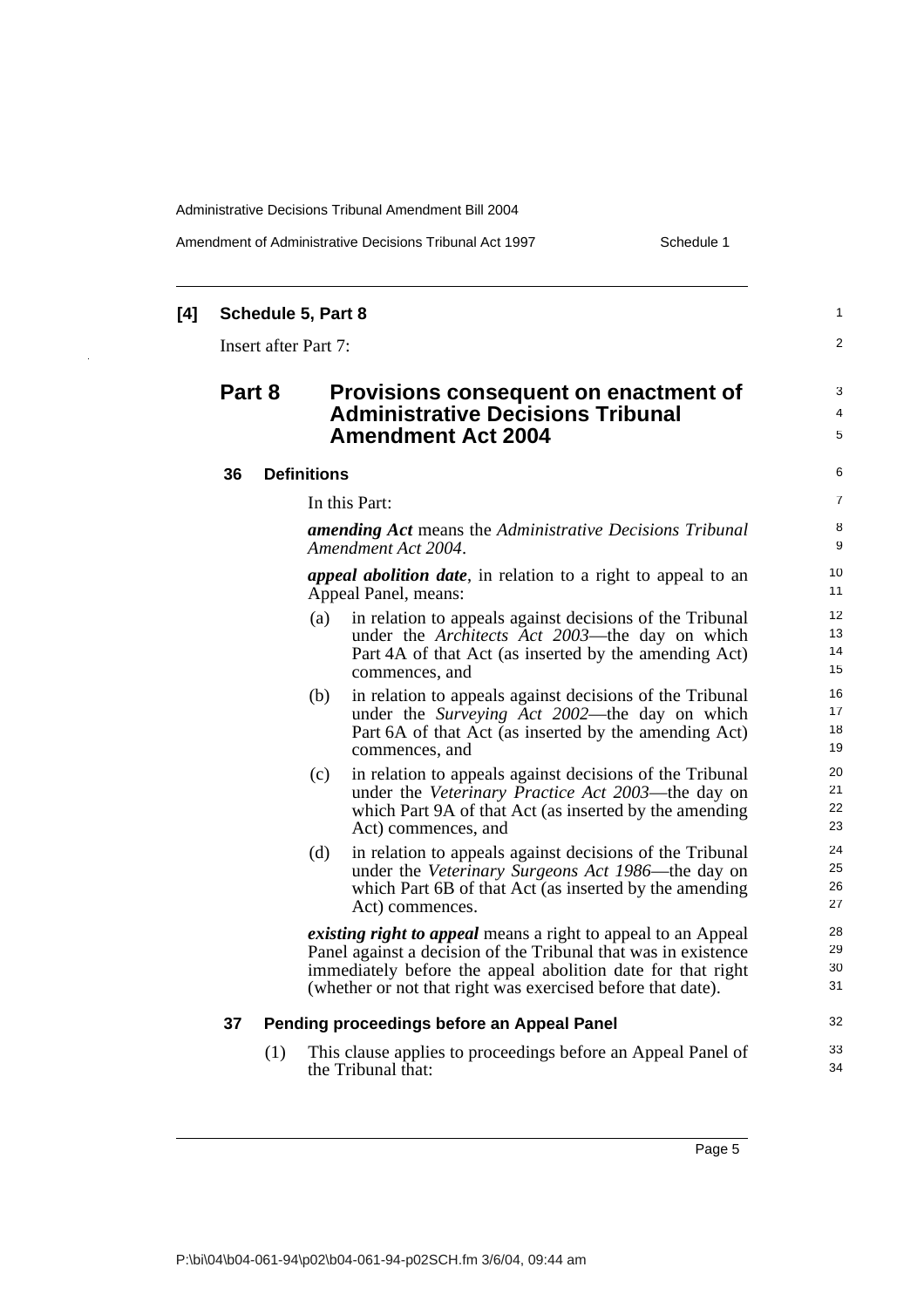|  | Schedule 1 | Amendment of Administrative Decisions Tribunal Act 1997 |  |
|--|------------|---------------------------------------------------------|--|
|--|------------|---------------------------------------------------------|--|

|    |     | (a)      | were instituted in exercise of an existing right to appeal,<br>and                                                                                                                                                                                                                                                                    | 1<br>2                           |
|----|-----|----------|---------------------------------------------------------------------------------------------------------------------------------------------------------------------------------------------------------------------------------------------------------------------------------------------------------------------------------------|----------------------------------|
|    |     | (b)      | have not been finally determined by the Appeal Panel<br>before the appeal abolition date for that appeal right.                                                                                                                                                                                                                       | 3<br>4                           |
|    | (2) | enacted. | Subject to clause 39, proceedings to which this clause applies<br>are to be determined as if the amending Act had not been                                                                                                                                                                                                            | 5<br>6<br>7                      |
|    | (3) |          | Accordingly, any rules, regulations or other law that would<br>have been applicable to the proceedings had the amending<br>Act not been enacted continue to apply to the proceedings as<br>if the amending Act had not been enacted.                                                                                                  | 8<br>9<br>10<br>11               |
| 38 |     |          | <b>Existing rights of appeal to Appeal Panel</b>                                                                                                                                                                                                                                                                                      | 12                               |
|    | (1) |          | This clause applies to an existing right to appeal that had not<br>been exercised before the appeal abolition date.                                                                                                                                                                                                                   | 13<br>14                         |
|    | (2) |          | No appeal lies to an Appeal Panel under an existing right to<br>appeal to which this clause applies on or after the appeal<br>abolition date, but lies instead to the Supreme Court under the<br>new appeal provisions as if those provisions had been in force<br>at the time the right to appeal first accrued.                     | 15<br>16<br>17<br>18<br>19       |
|    | (3) |          | For the purposes of this clause, the <i>new appeal provisions</i> are:                                                                                                                                                                                                                                                                | 20                               |
|    |     | (a)      | in relation to appeals against decisions of the Tribunal<br>under the <i>Architects Act 2003</i> —Part 4A of that Act (as<br>inserted by the amending Act), and                                                                                                                                                                       | 21<br>22<br>23                   |
|    |     | (b)      | in relation to appeals against decisions of the Tribunal<br>under the <i>Surveying Act 2002</i> —Part 6A of that Act (as<br>inserted by the amending Act), and                                                                                                                                                                        | 24<br>25<br>26                   |
|    |     | (c)      | in relation to appeals against decisions of the Tribunal<br>under the Veterinary Practice Act 2003-Part 9A of<br>that Act (as inserted by the amending Act), and                                                                                                                                                                      | 27<br>28<br>29                   |
|    |     | (d)      | in relation to appeals against decisions of the Tribunal<br>under the Veterinary Surgeons Act 1986—Part 6B of<br>that Act (as inserted by the amending Act).                                                                                                                                                                          | 30<br>31<br>32                   |
|    | (4) |          | Despite anything in the <i>Supreme Court Act 1970</i> or the rules<br>of court made under that Act, an appeal made to the Supreme<br>Court pursuant to this clause must be made within the same<br>period provided by or under this Act for an appeal to an<br>Appeal Panel immediately before the relevant appeal<br>abolition date. | 33<br>34<br>35<br>36<br>37<br>38 |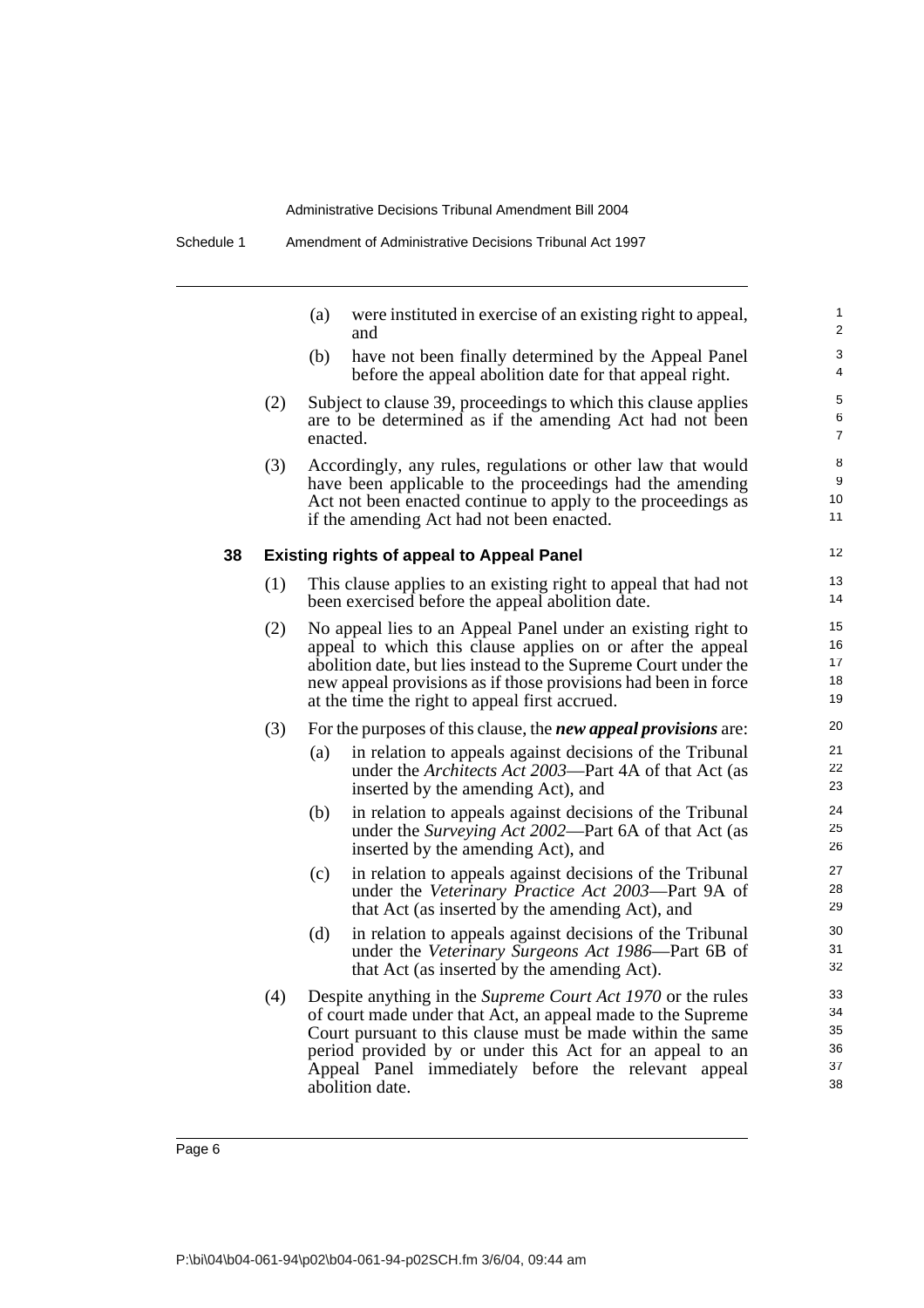Amendment of Administrative Decisions Tribunal Act 1997 Schedule 1

| 39 | <b>Interlocutory matters</b> |          |                                                                  |                 |  |  |
|----|------------------------------|----------|------------------------------------------------------------------|-----------------|--|--|
|    | (1)                          |          | Section 24A (as inserted by the amending Act) extends to         | 2               |  |  |
|    |                              |          | proceedings that were pending before (but not yet heard by)      | 3               |  |  |
|    |                              |          | the Tribunal immediately before the commencement of that         | $\overline{4}$  |  |  |
|    |                              | section. |                                                                  | 5               |  |  |
|    | (2)                          |          | Section 113 $(2A)$ – $(2C)$ (as inserted by the amending Act) do | 6               |  |  |
|    |                              |          | not apply to the following:                                      | $\overline{7}$  |  |  |
|    |                              | (a)      | any right to appeal to an Appeal Panel that had accrued          | 8               |  |  |
|    |                              |          | (but not been exercised) before the date on which those          | 9               |  |  |
|    |                              |          | subsections commenced,                                           | 10              |  |  |
|    |                              | (b)      | any appeal to an Appeal Panel that was pending before            | 11              |  |  |
|    |                              |          | the Panel immediately before the date on which those             | 12 <sup>2</sup> |  |  |
|    |                              |          | subsections commenced                                            | 13              |  |  |

subsections commenced.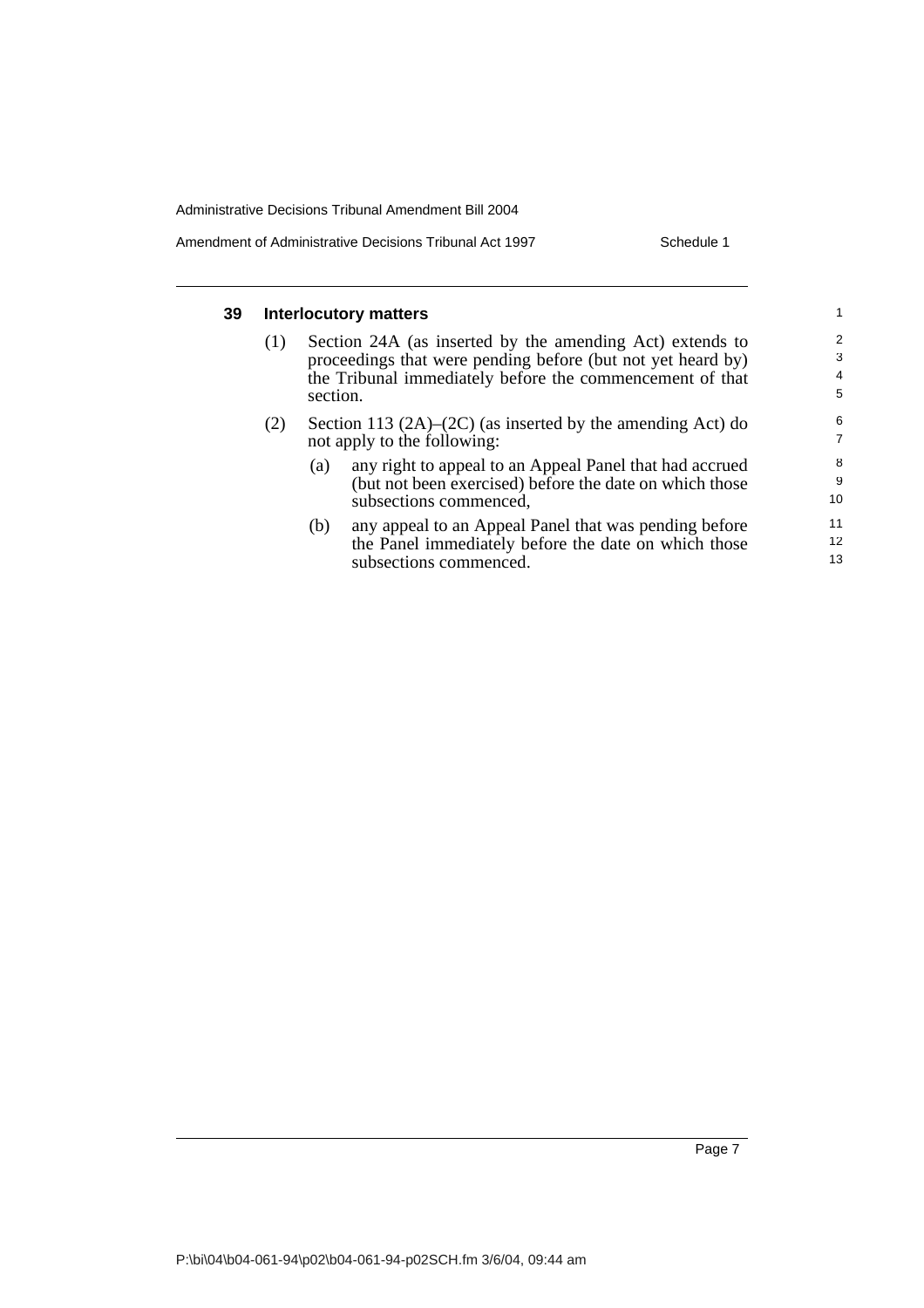|  | Amendment of other Acts | Schedule 2 |
|--|-------------------------|------------|
|--|-------------------------|------------|

<span id="page-13-0"></span>

|       |         |                   | <b>Schedule 2 Amendment of other Acts</b><br>(Section 4)                                                                                                                                                                                                                                                                             | 1<br>$\overline{2}$              |
|-------|---------|-------------------|--------------------------------------------------------------------------------------------------------------------------------------------------------------------------------------------------------------------------------------------------------------------------------------------------------------------------------------|----------------------------------|
| 2.1   |         |                   | Architects Act 2003 No 89                                                                                                                                                                                                                                                                                                            | 3                                |
| $[1]$ |         |                   | Section 21 Restrictions on registration of de-registered persons                                                                                                                                                                                                                                                                     | 4                                |
|       |         |                   | Omit section 21 (6).                                                                                                                                                                                                                                                                                                                 | 5                                |
| [2]   |         |                   | Section 49 Appeals to Appeal Panel against decisions and orders<br>of Tribunal under this Division                                                                                                                                                                                                                                   | 6<br>7                           |
|       |         | Omit the section. |                                                                                                                                                                                                                                                                                                                                      | 8                                |
| [3]   | Part 4A |                   |                                                                                                                                                                                                                                                                                                                                      | 9                                |
|       |         |                   | <b>Insert after Part 4:</b>                                                                                                                                                                                                                                                                                                          | 10                               |
|       |         | Part 4A           | <b>Appeals against decisions of Tribunal</b>                                                                                                                                                                                                                                                                                         | 11                               |
|       | 58A     |                   | <b>Definition</b>                                                                                                                                                                                                                                                                                                                    | 12                               |
|       |         |                   | In this Part:                                                                                                                                                                                                                                                                                                                        | 13                               |
|       |         |                   | <i>architect decision</i> means an order or other decision of the<br>Tribunal made in proceedings commenced by an application<br>made under this Act (whether made in exercise of its review<br>jurisdiction or original jurisdiction under the Administrative<br>Decisions Tribunal Act 1997).                                      | 14<br>15<br>16<br>17<br>18       |
|       | 58B     |                   | <b>Application of Administrative Decisions Tribunal Act 1997</b>                                                                                                                                                                                                                                                                     | 19                               |
|       |         |                   | The provisions of Part 1 of Chapter 7 of the Administrative<br>Decisions Tribunal Act 1997 do not apply to an architect<br>decision.<br><b>Note.</b> Part 1 of Chapter 7 of the Administrative Decisions Tribunal Act<br>1997 provides that certain decisions of the Tribunal may be appealed to<br>an Appeal Panel of the Tribunal. | 20<br>21<br>22<br>23<br>24<br>25 |
|       | 58C     |                   | <b>Right to appeal to Supreme Court</b>                                                                                                                                                                                                                                                                                              | 26                               |
|       |         | (1)               | A party to any proceedings in which the Tribunal has made an<br>architect decision may appeal to the Supreme Court against<br>the decision of the Tribunal.                                                                                                                                                                          | 27<br>28<br>29                   |
|       |         | (2)               | An appeal under this Part to the Supreme Court:<br>may be made on any question of law, and<br>(a)                                                                                                                                                                                                                                    | 30<br>31                         |

 $\ddot{\phantom{1}}$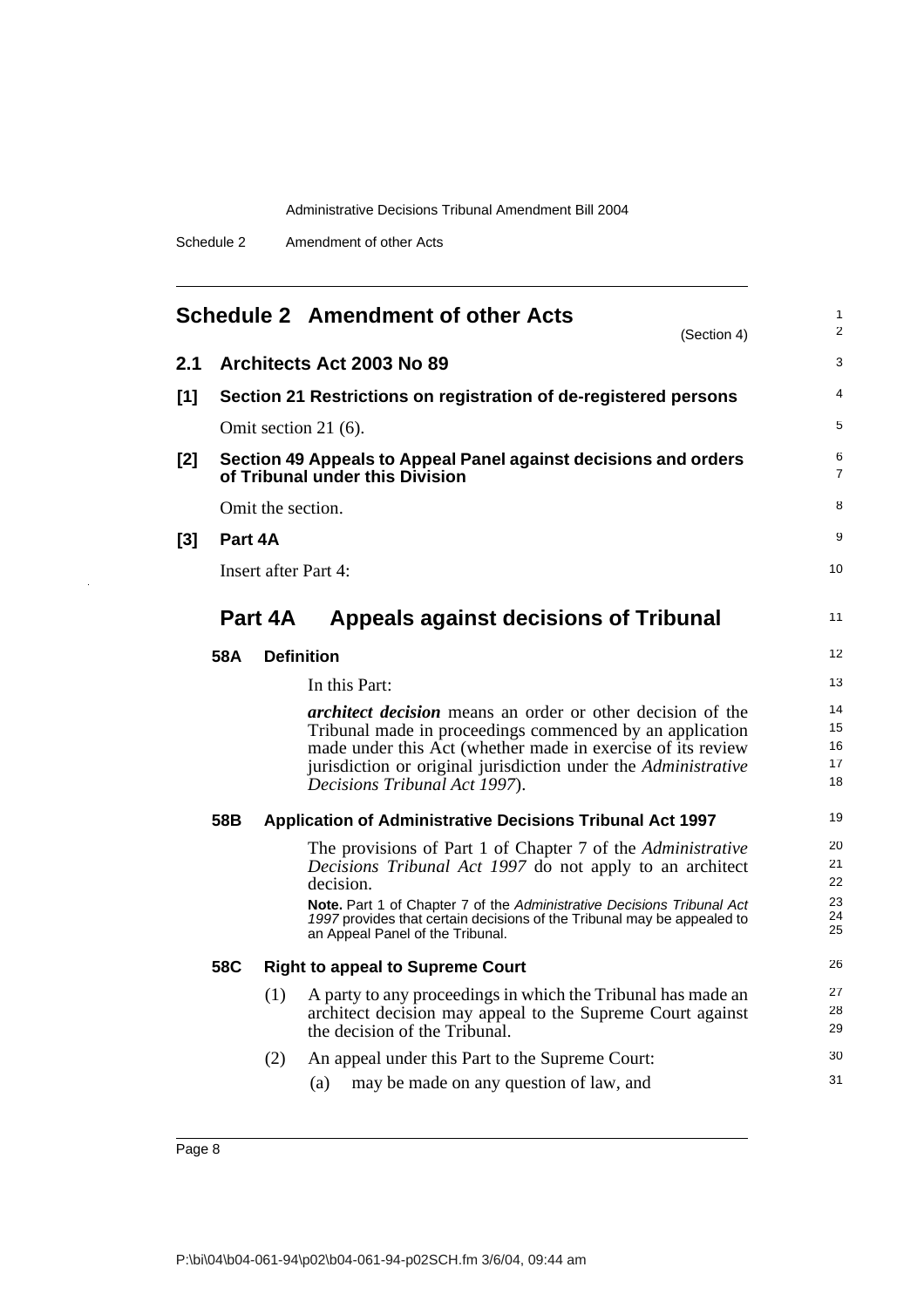Amendment of other Acts **Schedule 2** and the 2 and 2 and 2 and 2 and 2 and 2 and 2 and 2 and 2 and 2 and 2 and 2 and 2 and 2 and 2 and 2 and 2 and 2 and 2 and 2 and 2 and 2 and 2 and 2 and 2 and 2 and 2 and 2 and 2 and 2 a

- (b) with the leave of the Supreme Court, may extend to a review of the merits of the decision concerned.
- (3) Despite subsections (1) and (2), an appeal does not lie to the Supreme Court under this Part against any of the following decisions of the Tribunal except by leave of the Supreme Court:
	- (a) an interlocutory decision,
	- (b) a decision made with the consent of the parties,
	- (c) a decision as to costs.
- (4) The Tribunal (or any of the members constituting the Tribunal) cannot be made a party to an appeal under this Part. Rules of court made under the *Supreme Court Act 1970* may make provision for the parties to any such appeal (including the designation of a respondent where the only party in the proceedings from which the appeal is brought was the appellant).
- (5) An appeal to the Supreme Court under this Part must be made:
	- (a) within such time and in such manner as is prescribed by rules of court made under the *Supreme Court Act 1970*, or
	- (b) within such further time as the Supreme Court may allow.

#### **58D Appeals on questions of law**

- (1) If an appeal under this Part is restricted to questions of law, the Supreme Court is to determine the appeal and may make such orders as it thinks appropriate in light of its determination.
- (2) The orders that may be made by the Supreme Court on appeal include (but are not limited to):
	- (a) an order affirming or setting aside the decision of the Tribunal, and
	- (b) an order remitting the case to be heard and decided again by the Tribunal (either with or without the hearing of further evidence) in accordance with the directions of the Supreme Court.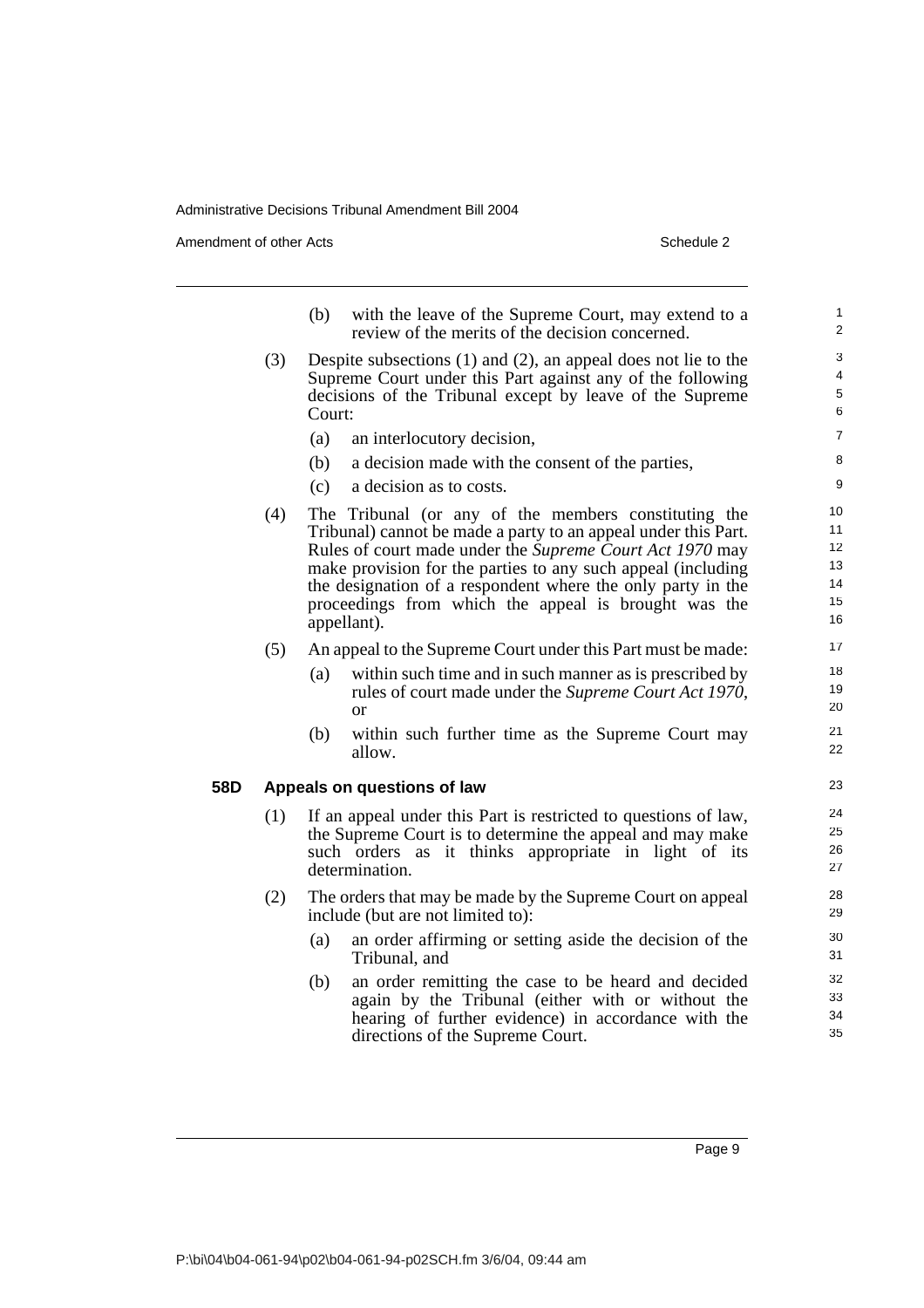Schedule 2 Amendment of other Acts

|     | 58E           |     | Appeals on the merits                                                                                                                                                                                                                               | 1                                                   |
|-----|---------------|-----|-----------------------------------------------------------------------------------------------------------------------------------------------------------------------------------------------------------------------------------------------------|-----------------------------------------------------|
|     |               | (1) | If an appeal under this Part extends to a review of the merits<br>of an architect decision, the Supreme Court is to decide what<br>the correct and preferable decision is having regard to the<br>material then before it, including the following: | $\overline{2}$<br>3<br>$\overline{\mathbf{4}}$<br>5 |
|     |               |     | any relevant factual material,<br>(a)                                                                                                                                                                                                               | 6                                                   |
|     |               |     | (b)<br>any applicable written or unwritten law.                                                                                                                                                                                                     | $\overline{7}$                                      |
|     |               | (2) | The Supreme Court may exercise all the functions that are<br>conferred or imposed by or under this Act or the<br>Administrative Decisions Tribunal Act 1997 on the Tribunal<br>to make the decision concerned.                                      | 8<br>9<br>10<br>11                                  |
|     |               | (3) | In determining any such appeal, the Supreme Court may<br>decide:                                                                                                                                                                                    | 12<br>13                                            |
|     |               |     | (a)<br>to affirm the decision, or                                                                                                                                                                                                                   | 14                                                  |
|     |               |     | (b)<br>to vary the decision, or                                                                                                                                                                                                                     | 15                                                  |
|     |               |     | to set aside the decision and make a decision in<br>(c)<br>substitution for the decision it set aside.                                                                                                                                              | 16<br>17                                            |
|     | 58F           |     | Appeal does not stay decision appealed against                                                                                                                                                                                                      | 18                                                  |
|     |               |     | Subject to any interlocutory order made by the Supreme<br>Court, an appeal under this Part does not affect the operation<br>of the architect decision appealed against or prevent the<br>taking of action to implement the decision.                | 19<br>20<br>21<br>22                                |
| 2.2 | <b>No 157</b> |     | <b>Children and Young Persons (Care and Protection) Act 1998</b>                                                                                                                                                                                    | 23<br>24                                            |
| [1] |               |     | <b>Section 264 Regulations</b>                                                                                                                                                                                                                      | 25                                                  |
|     |               |     | Insert after section $264 (1A)$ (i):                                                                                                                                                                                                                | 26                                                  |
|     |               |     | (i)<br>providing for the review by the Administrative<br>Decisions Tribunal of a decision, or failure to make a<br>decision, in relation to a family day care children's<br>service of a class prescribed by the regulations.                       | 27<br>28<br>29<br>30                                |
| [2] |               |     | <b>Section 264 (1B)</b>                                                                                                                                                                                                                             | 31                                                  |
|     |               |     | Insert "or (j)" after "subsection $(1A)$ (i)".                                                                                                                                                                                                      | 32                                                  |
|     |               |     |                                                                                                                                                                                                                                                     |                                                     |

 $\bar{z}$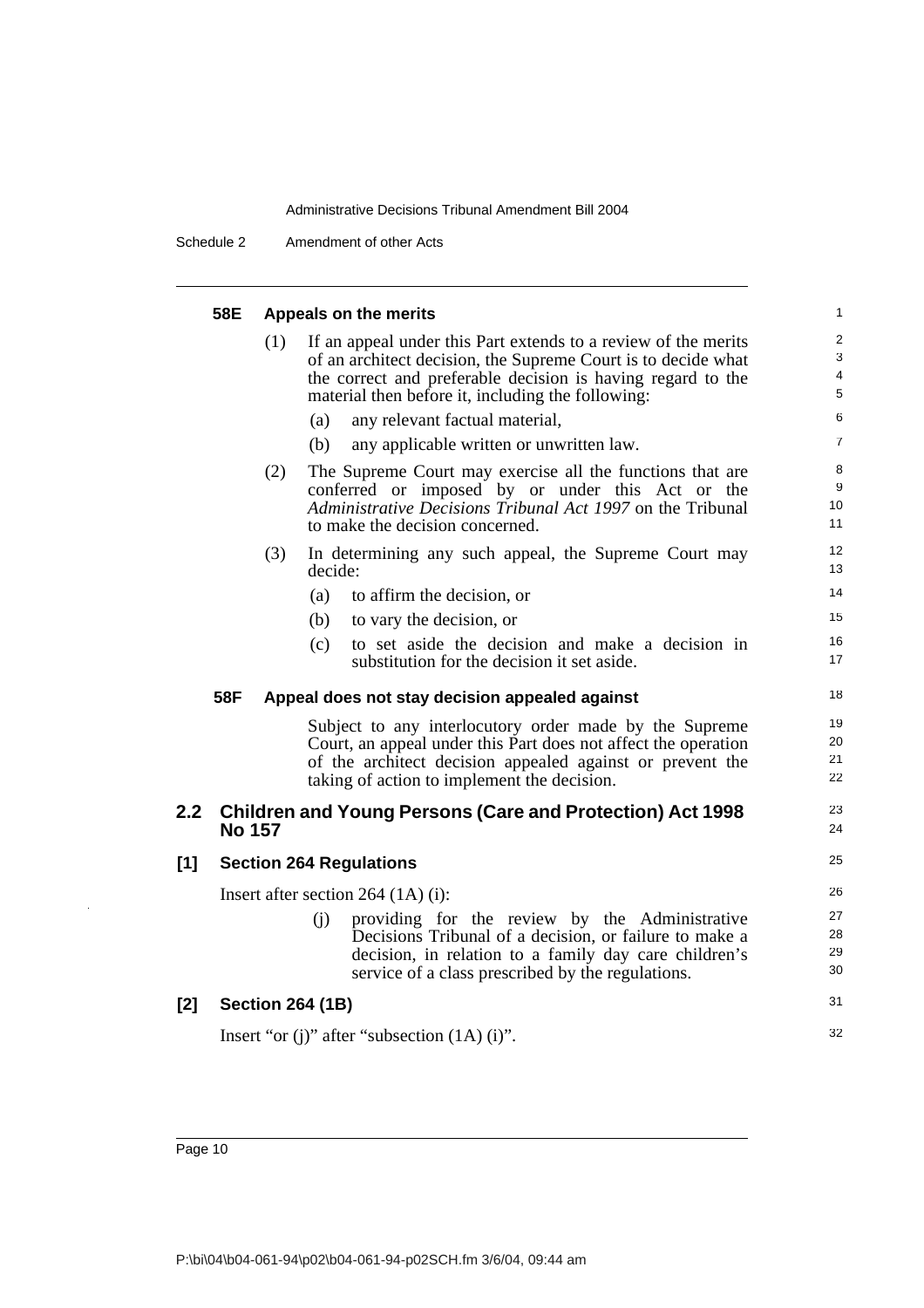Amendment of other Acts Schedule 2

 $\ddot{\phantom{a}}$ 

| 2.3 |         |         | Surveying Act 2002 No 83                                                                                                                                                                                                                                                                       | $\mathbf{1}$                                    |
|-----|---------|---------|------------------------------------------------------------------------------------------------------------------------------------------------------------------------------------------------------------------------------------------------------------------------------------------------|-------------------------------------------------|
|     | Part 6A |         |                                                                                                                                                                                                                                                                                                | $\overline{2}$                                  |
|     |         |         | Insert after Part 6:                                                                                                                                                                                                                                                                           | 3                                               |
|     |         | Part 6A | Appeals against decisions of Tribunal                                                                                                                                                                                                                                                          | $\overline{4}$                                  |
|     | 32A     |         | <b>Definition</b>                                                                                                                                                                                                                                                                              | 5                                               |
|     |         |         | In this Part:                                                                                                                                                                                                                                                                                  | 6                                               |
|     |         |         | surveyor decision means an order or other decision of the<br>Tribunal made in proceedings commenced by an application<br>made under section 14 of this Act.                                                                                                                                    | $\overline{7}$<br>8<br>9                        |
|     |         |         | <b>Tribunal</b> means the Administrative Decisions Tribunal.                                                                                                                                                                                                                                   | 10                                              |
|     | 32B     |         | Application of Administrative Decisions Tribunal Act 1997                                                                                                                                                                                                                                      | 11                                              |
|     |         |         | The provisions of Part 1 of Chapter 7 of the Administrative<br>Decisions Tribunal Act 1997 do not apply to a surveyor<br>decision.<br><b>Note.</b> Part 1 of Chapter 7 of the Administrative Decisions Tribunal Act<br>1997 provides that certain decisions of the Tribunal may be appealed to | $12 \overline{ }$<br>13<br>14<br>15<br>16<br>17 |
|     | 32C     |         | an Appeal Panel of the Tribunal.<br><b>Right to appeal to Supreme Court</b>                                                                                                                                                                                                                    | 18                                              |
|     |         | (1)     | A party to any proceedings in which the Tribunal has made a<br>surveyor decision may appeal to the Supreme Court against<br>the decision of the Tribunal.                                                                                                                                      | 19<br>20<br>21                                  |
|     |         | (2)     | An appeal under this Part to the Supreme Court:                                                                                                                                                                                                                                                | 22                                              |
|     |         |         | may be made on any question of law, and<br>(a)<br>with the leave of the Supreme Court, may extend to a<br>(b)<br>review of the merits of the decision concerned.                                                                                                                               | 23<br>24<br>25                                  |
|     |         | (3)     | Despite subsections $(1)$ and $(2)$ , an appeal does not lie to the<br>Supreme Court under this Part against any of the following<br>decisions of the Tribunal except by leave of the Supreme<br>Court:                                                                                        | 26<br>27<br>28<br>29                            |
|     |         |         | an interlocutory decision,<br>(a)                                                                                                                                                                                                                                                              | 30                                              |
|     |         |         | a decision made with the consent of the parties,<br>(b)                                                                                                                                                                                                                                        | 31                                              |
|     |         |         | (c)<br>a decision as to costs.                                                                                                                                                                                                                                                                 | 32                                              |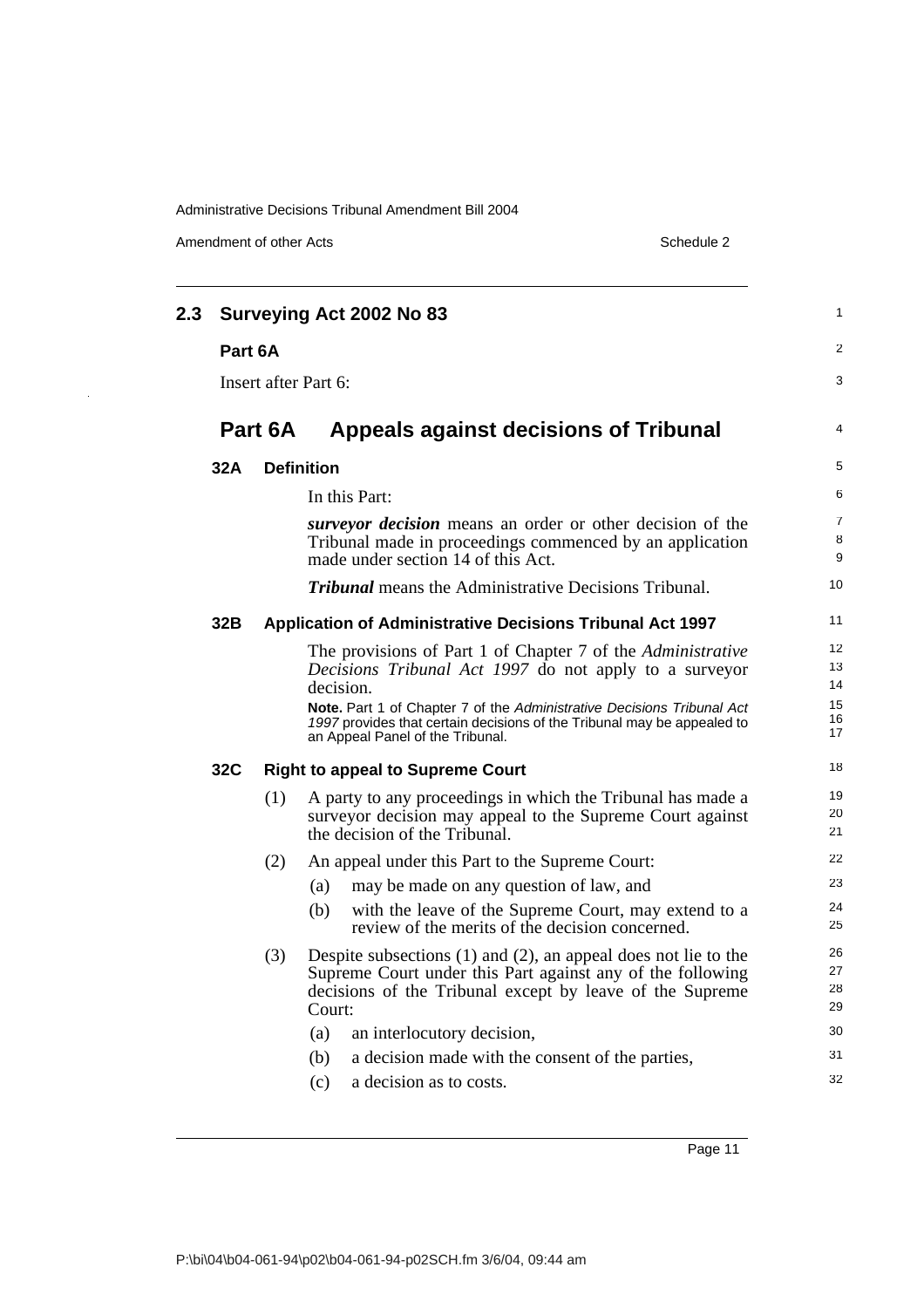Schedule 2 Amendment of other Acts

(4) The Tribunal (or any of the members constituting the Tribunal) cannot be made a party to an appeal under this Part. Rules of court made under the *Supreme Court Act 1970* may make provision for the parties to any such appeal (including the designation of a respondent where the only party in the proceedings from which the appeal is brought was the appellant).

- (5) An appeal to the Supreme Court under this Part must be made:
	- (a) within such time and in such manner as is prescribed by rules of court made under the *Supreme Court Act 1970*, or
	- (b) within such further time as the Supreme Court may allow.

#### **32D Appeals on questions of law**

- (1) If an appeal under this Part is restricted to questions of law, the Supreme Court is to determine the appeal and may make such orders as it thinks appropriate in light of its determination.
- (2) The orders that may be made by the Supreme Court on appeal include (but are not limited to):
	- (a) an order affirming or setting aside the decision of the Tribunal, and
	- (b) an order remitting the case to be heard and decided again by the Tribunal (either with or without the hearing of further evidence) in accordance with the directions of the Supreme Court.

#### **32E Appeals on the merits**

- (1) If an appeal under this Part extends to a review of the merits of a surveyor decision, the Supreme Court is to decide what the correct and preferable decision is having regard to the material then before it, including the following:
	- (a) any relevant factual material,
	- (b) any applicable written or unwritten law.
- (2) The Supreme Court may exercise all the functions that are conferred or imposed by or under this Act or the *Administrative Decisions Tribunal Act 1997* on the Tribunal to make the decision concerned.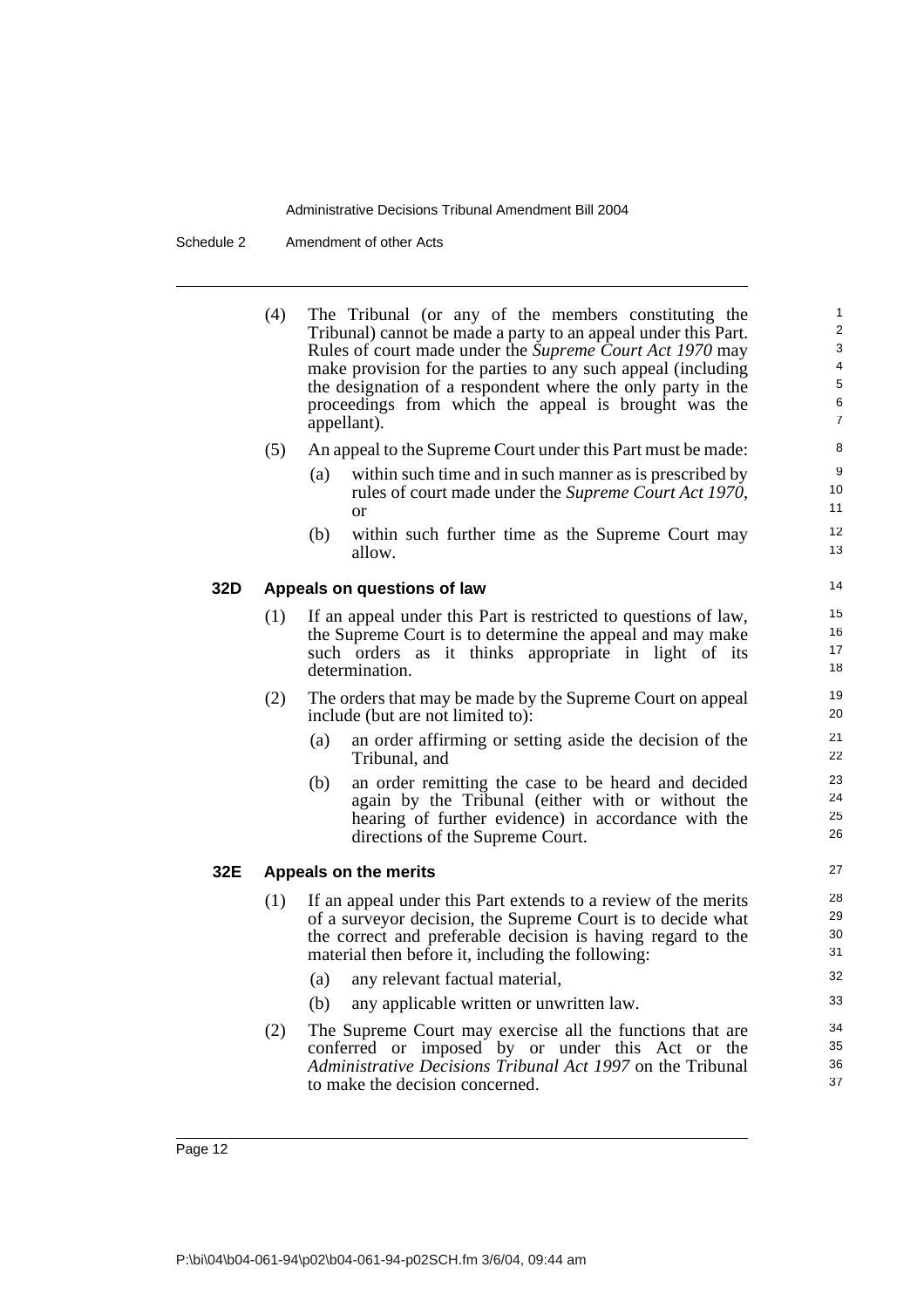Amendment of other Acts Schedule 2

|     | (3)               | In determining any such appeal, the Supreme Court may<br>decide:                                       | $\mathbf{1}$<br>2 |
|-----|-------------------|--------------------------------------------------------------------------------------------------------|-------------------|
|     |                   | to affirm the decision, or<br>(a)                                                                      | 3                 |
|     |                   | to vary the decision, or<br>(b)                                                                        | $\overline{4}$    |
|     |                   | to set aside the decision and make a decision in<br>(c)<br>substitution for the decision it set aside. | 5<br>6            |
|     | 32F               | Appeal does not stay decision appealed against                                                         | $\overline{7}$    |
|     |                   | Subject to any interlocutory order made by the Supreme                                                 | 8                 |
|     |                   | Court, an appeal under this Part does not affect the operation                                         | 9                 |
|     |                   | of the surveyor decision appealed against or prevent the                                               | 10<br>11          |
|     |                   | taking of action to implement the decision.                                                            |                   |
| 2.4 |                   | <b>Veterinary Practice Act 2003 No 87</b>                                                              | 12                |
| [1] |                   | Section 51 Tribunal's powers when complaint proved                                                     | 13                |
|     | section $51(4)$ . | Omit "an Appeal Panel of the Tribunal on appeal under section 52" from                                 | 14<br>15          |
|     |                   | Insert instead "the Supreme Court on appeal under Part 9A".                                            | 16                |
| [2] | jurisdiction      | Section 52 Appeal against orders of the Tribunal in its original                                       | 17<br>18          |
|     | Omit the section. |                                                                                                        | 19                |
| [3] |                   | Section 54 Recording of proceedings and orders of Tribunal,<br><b>Board and committees</b>             | 20<br>21          |
|     |                   | Omit "the Appeal Panel of the Tribunal in an appeal under section 52"<br>from section 54 $(3)$ (a).    | 22<br>23          |
|     |                   | Insert instead "the Supreme Court on appeal under Part 9A".                                            | 24                |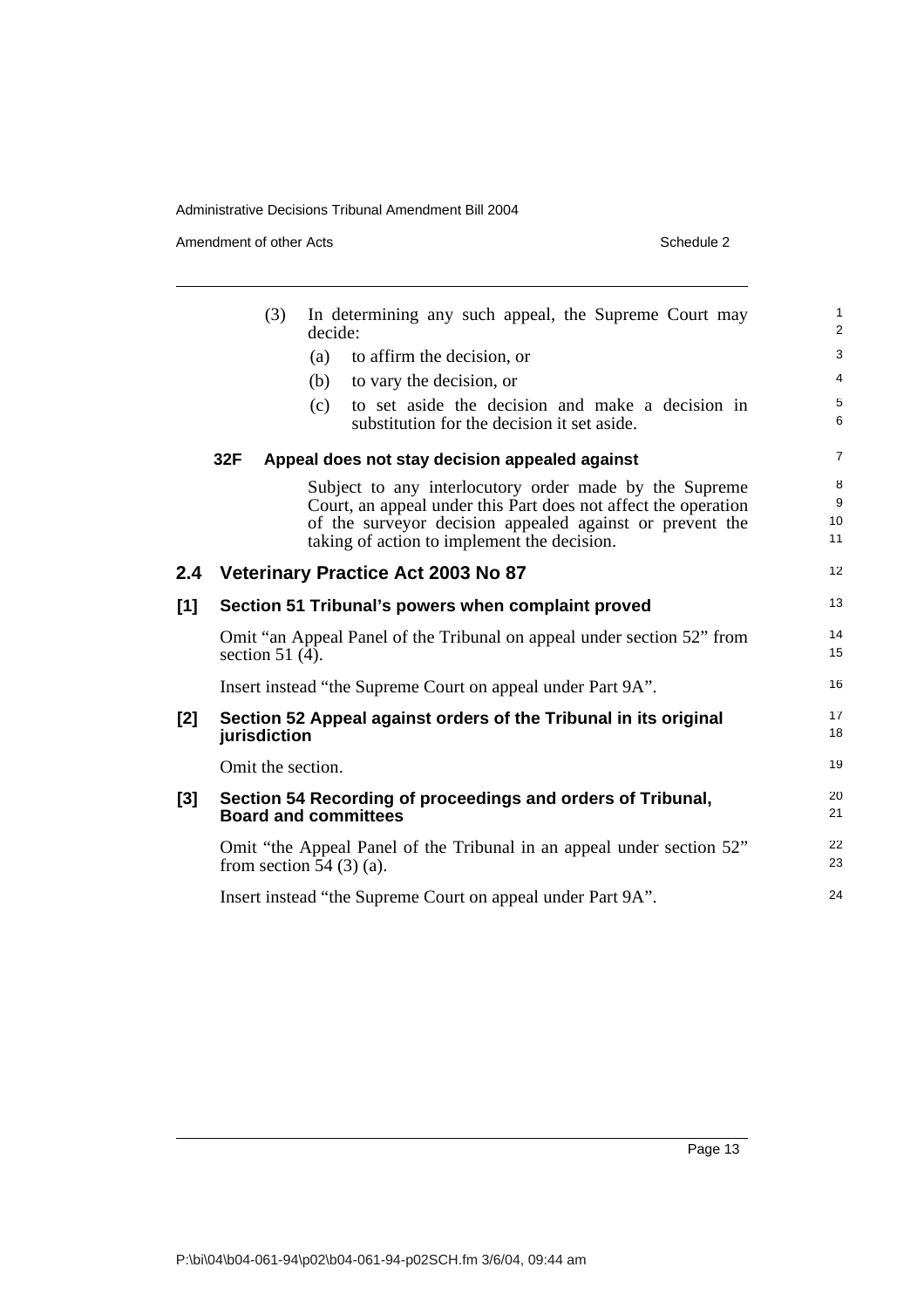Schedule 2 Amendment of other Acts

÷,

| [4] | Part 9A |                 |                                                                                                                                                                                       | $\mathbf{1}$        |
|-----|---------|-----------------|---------------------------------------------------------------------------------------------------------------------------------------------------------------------------------------|---------------------|
|     |         |                 | <b>Insert after Part 9:</b>                                                                                                                                                           | 2                   |
|     | Part 9A |                 | <b>Appeals against decisions of Tribunal</b>                                                                                                                                          | 3                   |
|     | 91A     |                 | <b>Definitions</b>                                                                                                                                                                    | 4                   |
|     |         |                 | In this Part:                                                                                                                                                                         | 5                   |
|     |         |                 | <i>original decision</i> means an order made by the Tribunal under<br>section 51.                                                                                                     | 6<br>$\overline{7}$ |
|     |         |                 | <i>review decision</i> means a decision of the Tribunal made in<br>proceedings commenced by an application made under this<br>Act for the review of a decision of the Board.          | 8<br>9<br>10        |
|     | 91B     |                 | <b>Application of Administrative Decisions Tribunal Act 1997</b>                                                                                                                      | 11                  |
|     |         |                 | The provisions of Part 1 of Chapter 7 of the Administrative                                                                                                                           | 12                  |
|     |         |                 | Decisions Tribunal Act 1997 do not apply to a review decision                                                                                                                         | 13                  |
|     |         |                 | or original decision.                                                                                                                                                                 | 14<br>15            |
|     |         |                 | Note. Part 1 of Chapter 7 of the Administrative Decisions Tribunal Act<br>1997 provides that certain decisions of the Tribunal may be appealed to<br>an Appeal Panel of the Tribunal. | 16<br>17            |
|     | 91C     | <b>Tribunal</b> | Right to appeal to Supreme Court against review decision of                                                                                                                           | 18<br>19            |
|     |         | (1)             | A party to any proceedings in which the Tribunal has made a                                                                                                                           | 20                  |
|     |         |                 | review decision may appeal to the Supreme Court against the<br>decision of the Tribunal.                                                                                              | 21<br>22            |
|     |         | (2)             | An appeal under this section to the Supreme Court:                                                                                                                                    | 23                  |
|     |         |                 | may be made on any question of law, and<br>(a)                                                                                                                                        | 24                  |
|     |         |                 | with the leave of the Supreme Court, may extend to a<br>(b)                                                                                                                           | 25                  |
|     |         |                 | review of the merits of the order or other decision<br>concerned.                                                                                                                     | 26<br>27            |
|     | 91D     | <b>Tribunal</b> | Right to appeal to Supreme Court against original decision of                                                                                                                         | 28<br>29            |
|     |         | (1)             | The following persons may appeal to the Supreme Court<br>against an original decision of the Tribunal:                                                                                | 30<br>31            |
|     |         |                 | the veterinary practitioner or former veterinary<br>(a)<br>practitioner against whom the decision was made,                                                                           | 32<br>33            |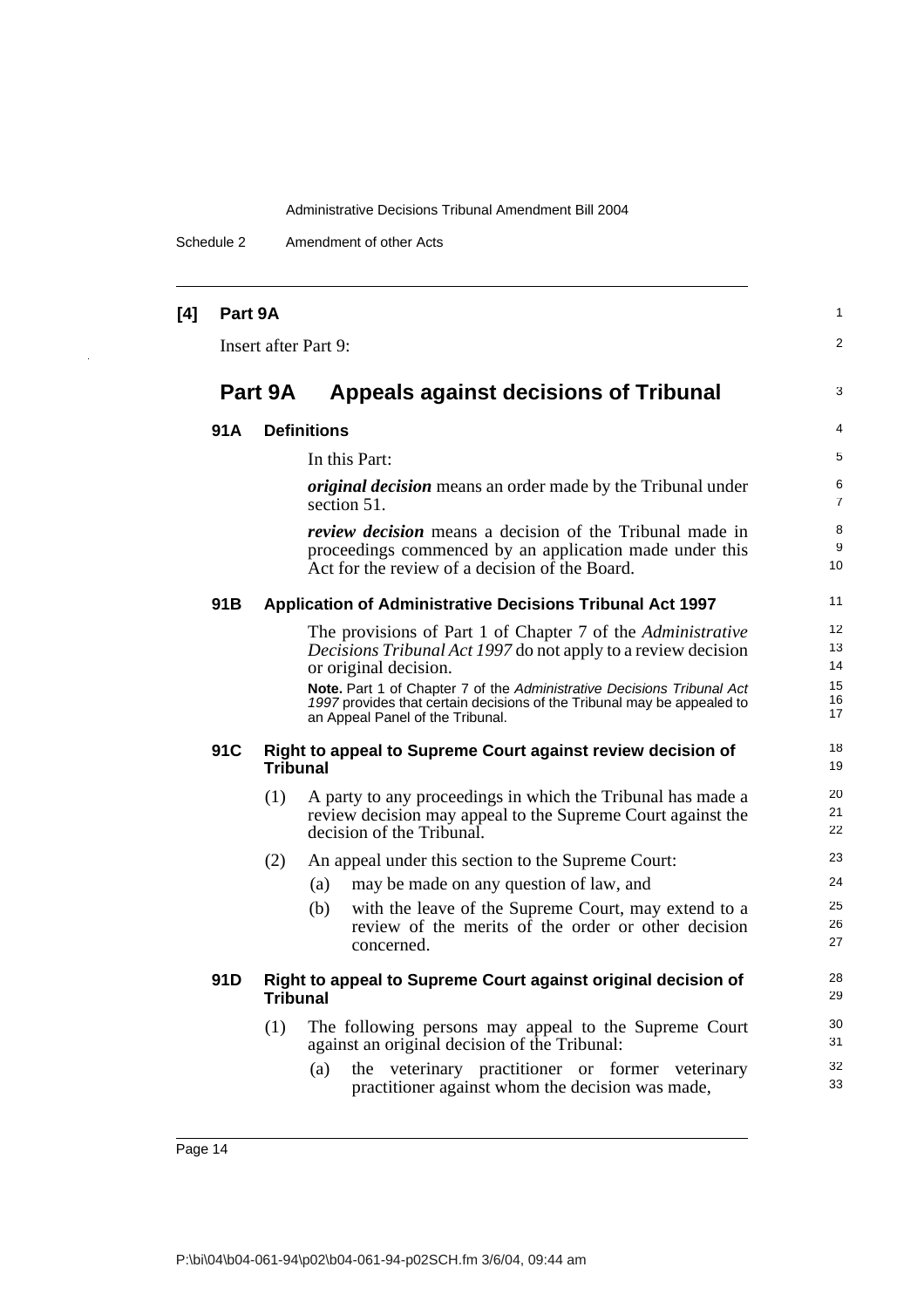Amendment of other Acts Schedule 2

|     |     | (b) | the person who made the original complaint, but only:<br>on a question of law, or<br>(i)                                                                                                               | 1<br>$\overline{c}$  |
|-----|-----|-----|--------------------------------------------------------------------------------------------------------------------------------------------------------------------------------------------------------|----------------------|
|     |     |     | (ii)<br>with respect to any penalty imposed.                                                                                                                                                           | 3                    |
|     | (2) |     | Subject to subsection $(1)$ (b), an appeal under this section to<br>the Supreme Court:                                                                                                                 | 4<br>5               |
|     |     | (a) | may be made on any question of law, and                                                                                                                                                                | 6                    |
|     |     | (b) | with the leave of the Supreme Court, may extend to a<br>review of the merits of the decision concerned.                                                                                                | 7<br>8               |
| 91E |     |     | Appeals against interlocutory decisions                                                                                                                                                                | 9                    |
|     |     |     | An appeal does not lie to the Supreme Court under this Part<br>against any of the following decisions of the Tribunal except<br>by leave of the Supreme Court:                                         | 10<br>11<br>12       |
|     |     | (a) | an interlocutory decision,                                                                                                                                                                             | 13                   |
|     |     | (b) | a decision made with the consent of the parties,                                                                                                                                                       | 14                   |
|     |     | (c) | a decision as to costs.                                                                                                                                                                                | 15                   |
| 91F |     |     | Appeals on questions of law                                                                                                                                                                            | 16                   |
|     | (1) |     | If an appeal under this Part is restricted to questions of law,<br>the Supreme Court is to determine the appeal and may make<br>such orders as it thinks appropriate in light of its<br>determination. | 17<br>18<br>19<br>20 |
|     | (2) |     | The orders that may be made by the Supreme Court on appeal<br>include (but are not limited to):                                                                                                        | 21<br>22             |
|     |     | (a) | an order affirming or setting aside the decision of the<br>Tribunal, and                                                                                                                               | 23<br>24             |
|     |     | (b) | an order remitting the case to be heard and decided<br>again by the Tribunal (either with or without the<br>hearing of further evidence) in accordance with the<br>directions of the Supreme Court.    | 25<br>26<br>27<br>28 |
|     | (3) |     | Without limiting subsection (2), in any appeal against an<br>original decision the Supreme Court may, in respect of the<br>veterinary practitioner concerned:                                          | 29<br>30<br>31       |
|     |     | (a) | make any order that could have been made under<br>section 51, or                                                                                                                                       | 32<br>33             |
|     |     | (b) | vary any decision made by the Tribunal.                                                                                                                                                                | 34                   |
|     |     |     |                                                                                                                                                                                                        |                      |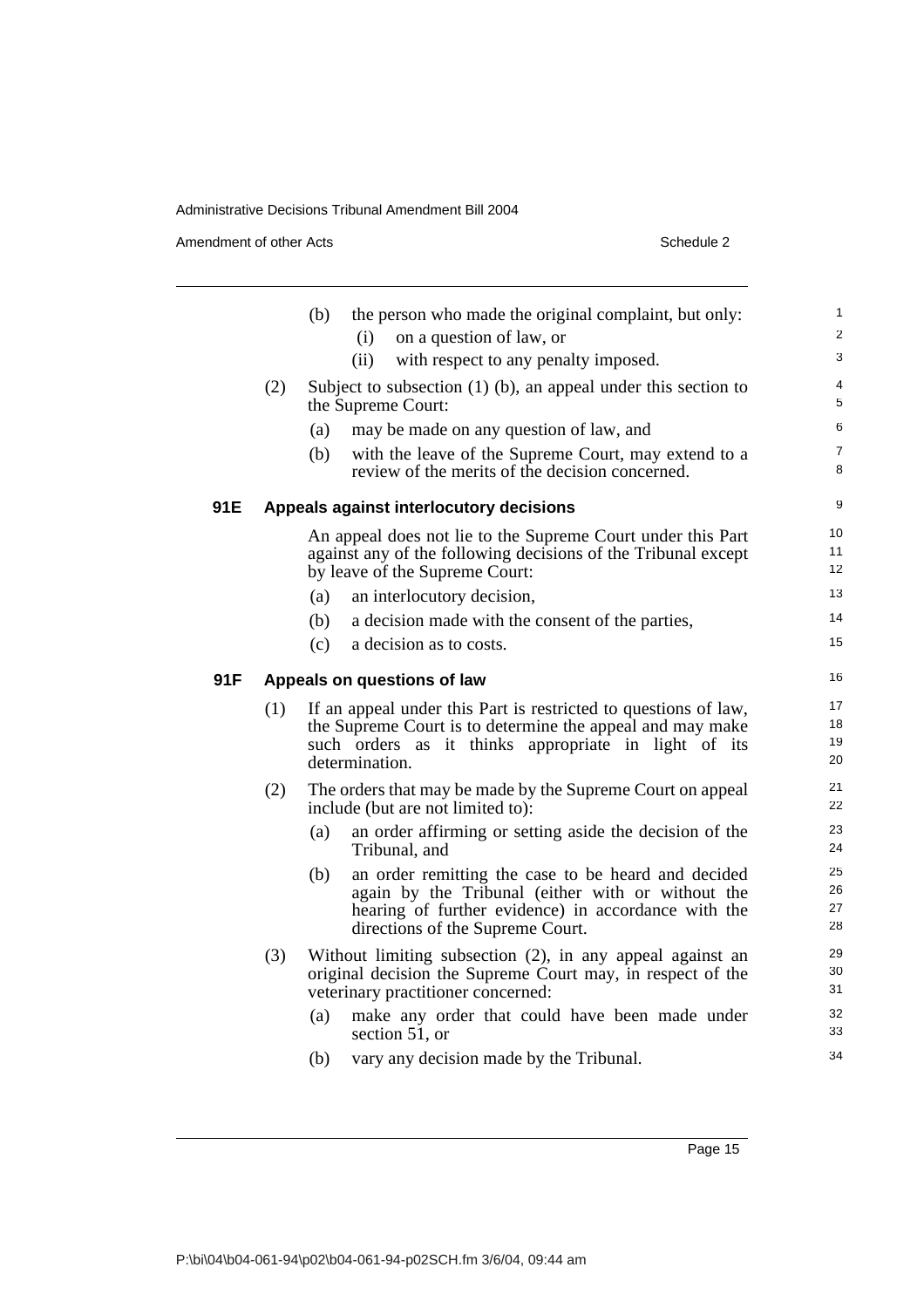Schedule 2 Amendment of other Acts

| 91G |     | Appeals on the merits                                                                                                                                                                                                                                                                                                                                                                    | 1                                                   |
|-----|-----|------------------------------------------------------------------------------------------------------------------------------------------------------------------------------------------------------------------------------------------------------------------------------------------------------------------------------------------------------------------------------------------|-----------------------------------------------------|
|     | (1) | If an appeal under this Part extends to a review of the merits<br>of a review decision or original decision, the Supreme Court<br>is to decide what the correct and preferable decision is having<br>regard to the material then before it, including the following:                                                                                                                     | $\overline{c}$<br>3<br>$\overline{\mathbf{4}}$<br>5 |
|     |     | any relevant factual material,<br>(a)                                                                                                                                                                                                                                                                                                                                                    | 6                                                   |
|     |     | (b)<br>any applicable written or unwritten law.                                                                                                                                                                                                                                                                                                                                          | $\overline{7}$                                      |
|     | (2) | The Supreme Court may exercise all the functions that are<br>conferred or imposed by or under this Act or the<br>Administrative Decisions Tribunal Act 1997 on the Tribunal<br>to make the decision concerned.                                                                                                                                                                           | 8<br>9<br>10<br>11                                  |
|     | (3) | In determining any such appeal, the Supreme Court may<br>decide:                                                                                                                                                                                                                                                                                                                         | 12<br>13                                            |
|     |     | (a)<br>to affirm the decision, or                                                                                                                                                                                                                                                                                                                                                        | 14                                                  |
|     |     | (b)<br>to vary the decision, or                                                                                                                                                                                                                                                                                                                                                          | 15                                                  |
|     |     | (c)<br>to set aside the decision and make a decision in<br>substitution for the decision it set aside.                                                                                                                                                                                                                                                                                   | 16<br>17                                            |
| 91H |     | Appeal does not stay decision appealed against                                                                                                                                                                                                                                                                                                                                           | 18                                                  |
|     |     | Subject to any interlocutory order made by the Supreme<br>Court, an appeal under this Part does not affect the operation<br>of the review decision or original decision appealed against or<br>prevent the taking of action to implement the decision.                                                                                                                                   | 19<br>20<br>21<br>22                                |
| 911 |     | Procedure on appeal                                                                                                                                                                                                                                                                                                                                                                      | 23                                                  |
|     | (1) | The provisions of section 75 of the Administrative Decisions<br>Tribunal Act 1997 apply (subject to the rules of the Supreme<br>Court) in respect of the hearing of an appeal against an<br>original decision in the same way as those provisions apply in<br>respect of the hearing of a complaint by the Tribunal.                                                                     | 24<br>25<br>26<br>27<br>28                          |
|     | (2) | The Tribunal (or any of the members constituting the<br>Tribunal) cannot be made a party to an appeal under this Part.<br>Rules of court made under the Supreme Court Act 1970 may<br>make provision for the parties to any such appeal (including<br>the designation of a respondent where the only party in the<br>proceedings from which the appeal is brought was the<br>appellant). | 29<br>30<br>31<br>32<br>33<br>34<br>35              |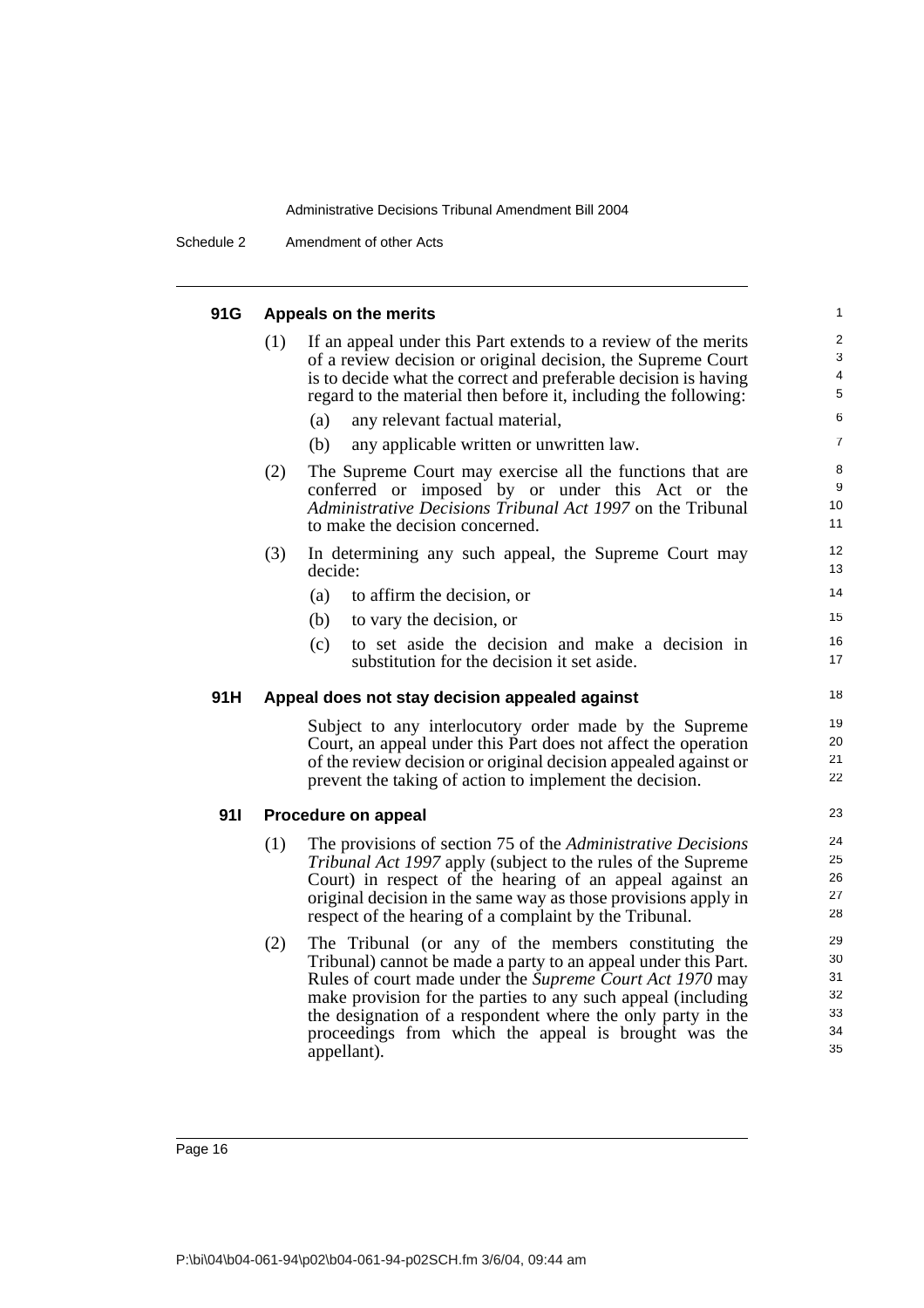Amendment of other Acts Schedule 2

 $\mathbb{R}^2$ 

|     | (3)                       |                    | An appeal to the Supreme Court under this Part must be made:                                                                                                                                                   | $\mathbf 1$                                    |
|-----|---------------------------|--------------------|----------------------------------------------------------------------------------------------------------------------------------------------------------------------------------------------------------------|------------------------------------------------|
|     |                           | (a)                | within such time and in such manner as is prescribed by<br>rules of court made under the Supreme Court Act 1970,<br>$\alpha$                                                                                   | $\overline{\mathbf{c}}$<br>3<br>$\overline{4}$ |
|     |                           | (b)                | within such further time as the Supreme Court may<br>allow.                                                                                                                                                    | 5<br>6                                         |
| 2.5 |                           |                    | <b>Veterinary Surgeons Act 1986 No 55</b>                                                                                                                                                                      | $\overline{7}$                                 |
| [1] |                           |                    | <b>Section 25G Effect of suspension</b>                                                                                                                                                                        | 8                                              |
|     | section $25G(3)$ .        |                    | Omit "an Appeal Panel of the Tribunal on appeal under section 34" from                                                                                                                                         | 9<br>10                                        |
|     |                           |                    | Insert instead "the Supreme Court on appeal under Part 6B".                                                                                                                                                    | 11                                             |
| [2] | jurisdiction              |                    | Section 34 Appeal against orders of the Tribunal in its original                                                                                                                                               | 12<br>13                                       |
|     | Omit the section.         |                    |                                                                                                                                                                                                                | 14                                             |
| [3] |                           |                    | Section 36 Recording of proceedings and decision of<br><b>Investigating Committee and orders of Tribunal and Board</b>                                                                                         | 15<br>16                                       |
|     | from section $36(3)(a)$ . |                    | Omit "the Appeal Panel of the Tribunal in an appeal under section 34"                                                                                                                                          | 17<br>18                                       |
|     |                           |                    | Insert instead "the Supreme Court on appeal under Part 6B".                                                                                                                                                    | 19                                             |
| [4] | Part 6B                   |                    |                                                                                                                                                                                                                | 20                                             |
|     | Insert after Part 6A:     |                    |                                                                                                                                                                                                                | 21                                             |
|     | Part 6B                   |                    | <b>Appeals against decisions of Tribunal</b>                                                                                                                                                                   | 22                                             |
|     | 54G                       | <b>Definitions</b> |                                                                                                                                                                                                                | 23                                             |
|     |                           |                    | In this Part:                                                                                                                                                                                                  | 24                                             |
|     |                           |                    | <i>original decision</i> means an order made by the Tribunal under<br>section 32.                                                                                                                              | 25<br>26                                       |
|     |                           |                    | <i>review decision</i> means a decision of the Tribunal made in<br>proceedings commenced by an application made under this<br>Act for the review of a decision of the Investigating<br>Committee or the Board. | 27<br>28<br>29<br>30                           |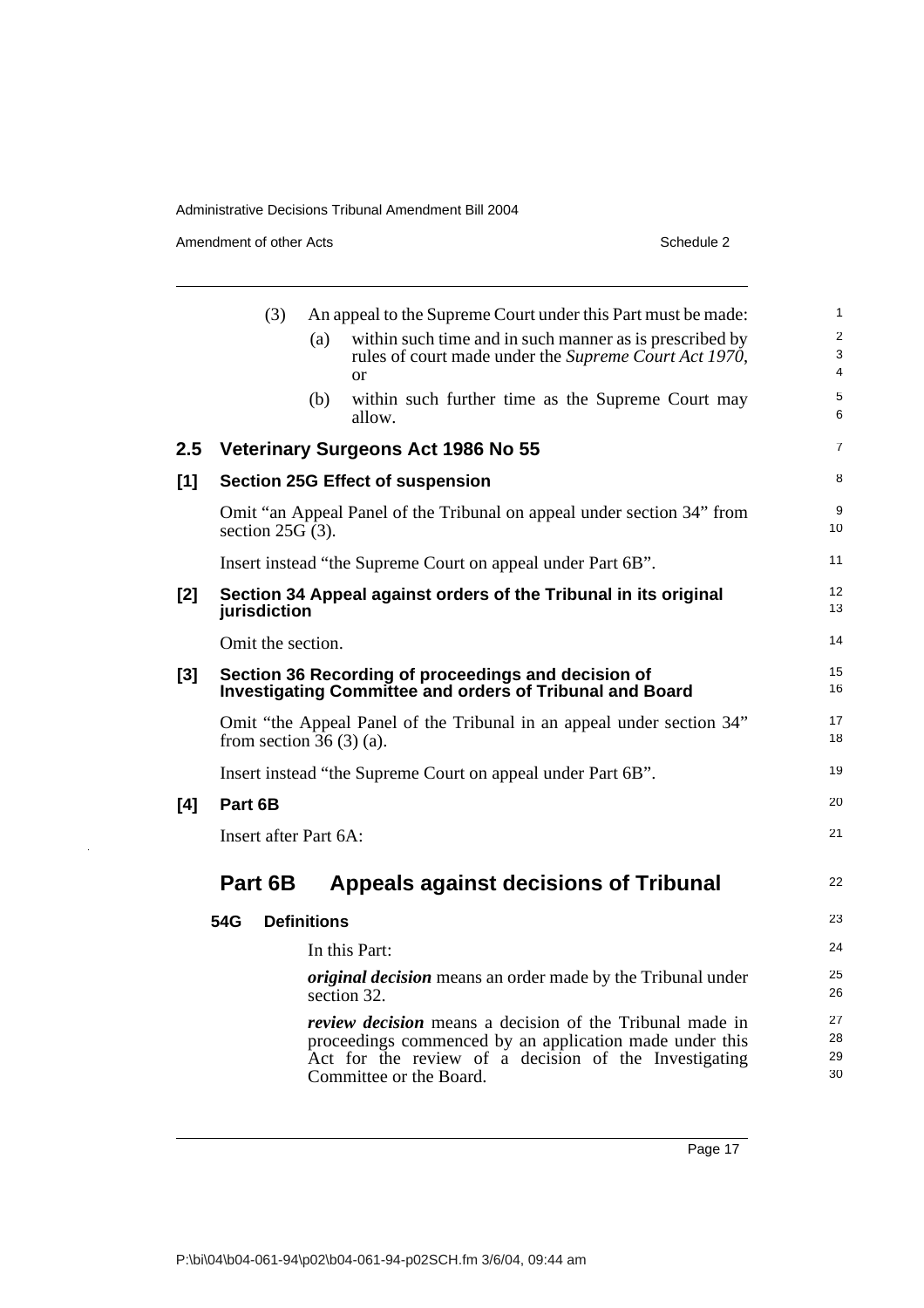Schedule 2 Amendment of other Acts

| 54H        |                 | Application of Administrative Decisions Tribunal Act 1997                                                                                                                             | 1                                 |
|------------|-----------------|---------------------------------------------------------------------------------------------------------------------------------------------------------------------------------------|-----------------------------------|
|            |                 | The provisions of Part 1 of Chapter 7 of the Administrative<br>Decisions Tribunal Act 1997 do not apply to a review decision<br>or original decision.                                 | $\overline{\mathbf{c}}$<br>3<br>4 |
|            |                 | Note. Part 1 of Chapter 7 of the Administrative Decisions Tribunal Act<br>1997 provides that certain decisions of the Tribunal may be appealed to<br>an Appeal Panel of the Tribunal. | 5<br>6<br>7                       |
| <b>541</b> | <b>Tribunal</b> | Right to appeal to Supreme Court against review decision of                                                                                                                           | 8<br>9                            |
|            | (1)             | A party to any proceedings in which the Tribunal has made a<br>review decision may appeal to the Supreme Court against the<br>decision of the Tribunal.                               | 10<br>11<br>12                    |
|            | (2)             | An appeal under this section to the Supreme Court:                                                                                                                                    | 13                                |
|            |                 | may be made on any question of law, and<br>(a)                                                                                                                                        | 14                                |
|            |                 | (b)<br>with the leave of the Supreme Court, may extend to a<br>review of the merits of the order or other decision<br>concerned.                                                      | 15<br>16<br>17                    |
| 54J        | <b>Tribunal</b> | Right to appeal to Supreme Court against original decision of                                                                                                                         | 18<br>19                          |
|            | (1)             | The following persons may appeal to the Supreme Court<br>against an original decision of the Tribunal:                                                                                | 20<br>21                          |
|            |                 | the registered veterinary surgeon or former registered<br>(a)<br>veterinary surgeon against whom the decision was<br>made,                                                            | 22<br>23<br>24                    |
|            |                 | (b)<br>the person who made the original complaint, but only:                                                                                                                          | 25                                |
|            |                 | on a question of law, or<br>(i)                                                                                                                                                       | 26                                |
|            |                 | with respect to any penalty imposed.<br>(ii)                                                                                                                                          | 27                                |
|            | (2)             | Subject to subsection $(1)$ (b), an appeal under this section to<br>the Supreme Court:                                                                                                | 28<br>29                          |
|            |                 | may be made on any question of law, and<br>(a)                                                                                                                                        | 30                                |
|            |                 | (b)<br>with the leave of the Supreme Court, may extend to a<br>review of the merits of the decision concerned.                                                                        | 31<br>32                          |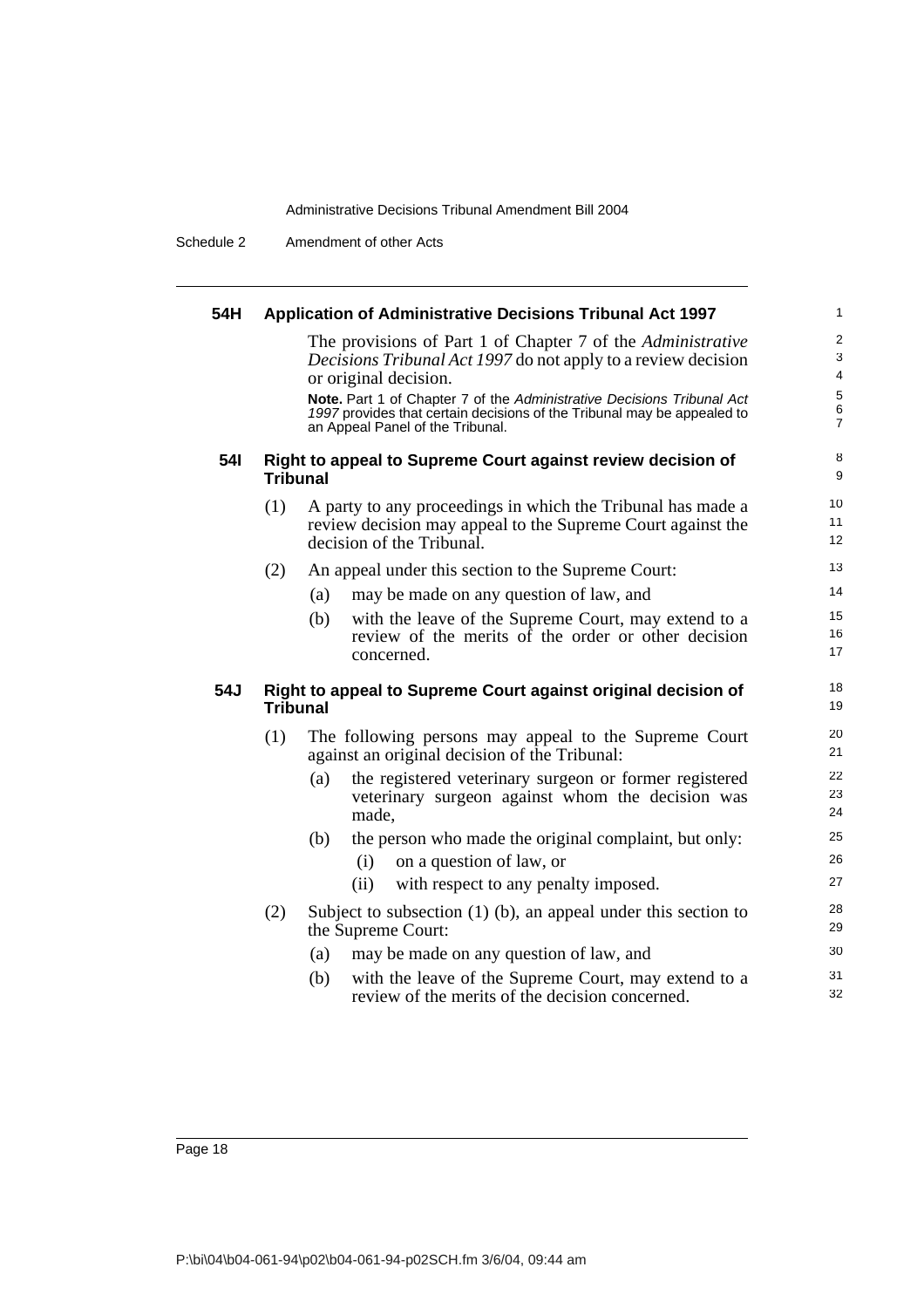Amendment of other Acts Schedule 2

| 54K |     | Appeals against interlocutory decisions                                                                                                                                                                                                                                                                                                                          | 1                                     |
|-----|-----|------------------------------------------------------------------------------------------------------------------------------------------------------------------------------------------------------------------------------------------------------------------------------------------------------------------------------------------------------------------|---------------------------------------|
|     |     | An appeal does not lie to the Supreme Court under this Part<br>against any of the following decisions of the Tribunal except<br>by leave of the Supreme Court:                                                                                                                                                                                                   | $\overline{2}$<br>3<br>$\overline{4}$ |
|     |     | an interlocutory decision,<br>(a)                                                                                                                                                                                                                                                                                                                                | 5                                     |
|     |     | (b)<br>a decision made with the consent of the parties,                                                                                                                                                                                                                                                                                                          | 6                                     |
|     |     | (c)<br>a decision as to costs.                                                                                                                                                                                                                                                                                                                                   | $\overline{7}$                        |
| 54L |     | Appeals on questions of law                                                                                                                                                                                                                                                                                                                                      | 8                                     |
|     | (1) | If an appeal under this Part is restricted to questions of law,<br>the Supreme Court is to determine the appeal and may make<br>such orders as it thinks appropriate in light of its<br>determination.                                                                                                                                                           | 9<br>10<br>11<br>12                   |
|     | (2) | The orders that may be made by the Supreme Court on appeal<br>include (but are not limited to):                                                                                                                                                                                                                                                                  | 13<br>14                              |
|     |     | (a)<br>an order affirming or setting aside the decision of the<br>Tribunal, and                                                                                                                                                                                                                                                                                  | 15<br>16                              |
|     |     | (b)<br>an order remitting the case to be heard and decided<br>again by the Tribunal (either with or without the<br>hearing of further evidence) in accordance with the<br>directions of the Supreme Court.                                                                                                                                                       | 17<br>18<br>19<br>20                  |
|     | (3) | Without limiting subsection (2), in any appeal against an<br>original decision the Supreme Court may, in respect of the<br>veterinary surgeon concerned:                                                                                                                                                                                                         | 21<br>22<br>23                        |
|     |     | make any order that could have been made under<br>(a)<br>section 32, or                                                                                                                                                                                                                                                                                          | 24<br>25                              |
|     |     | (b)<br>vary any decision made by the Tribunal.                                                                                                                                                                                                                                                                                                                   | 26                                    |
| 54M |     | Appeals on the merits                                                                                                                                                                                                                                                                                                                                            | 27                                    |
|     | (1) | If an appeal under this Part extends to a review of the merits<br>of a review decision or original decision, the Supreme Court<br>is to decide what the correct and preferable decision is having<br>regard to the material then before it, including the following:<br>(a)<br>any relevant factual material,<br>any applicable written or unwritten law.<br>(b) | 28<br>29<br>30<br>31<br>32<br>33      |
|     |     |                                                                                                                                                                                                                                                                                                                                                                  |                                       |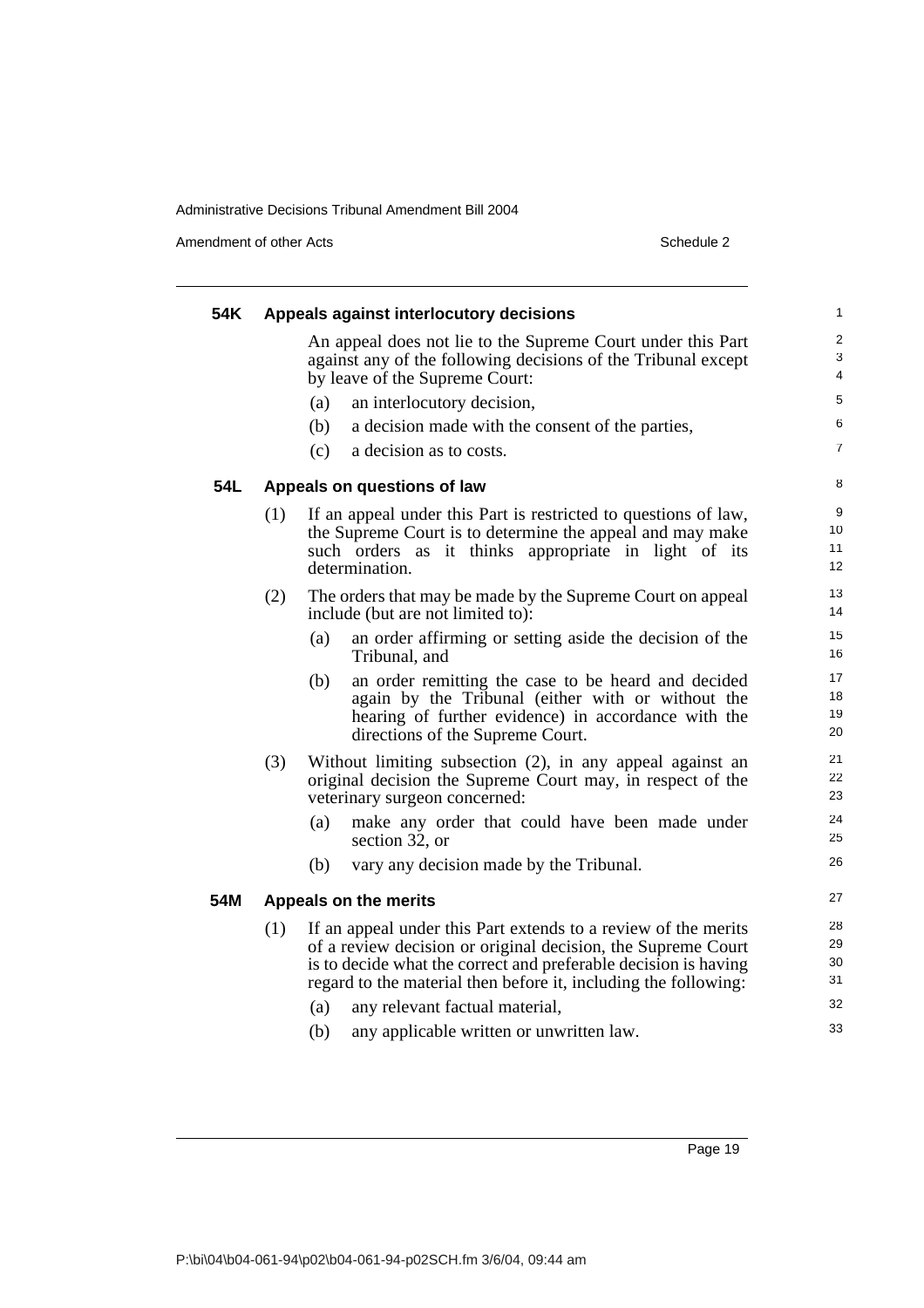Schedule 2 Amendment of other Acts

|            | (2) | The Supreme Court may exercise all the functions that are<br>conferred or imposed by or under this Act or the<br>Administrative Decisions Tribunal Act 1997 on the Tribunal<br>to make the decision concerned.                                                                                                                                                                           | $\mathbf{1}$<br>2<br>3<br>$\overline{4}$ |
|------------|-----|------------------------------------------------------------------------------------------------------------------------------------------------------------------------------------------------------------------------------------------------------------------------------------------------------------------------------------------------------------------------------------------|------------------------------------------|
|            | (3) | In determining any such appeal, the Supreme Court may<br>decide:                                                                                                                                                                                                                                                                                                                         | 5<br>6                                   |
|            |     | (a)<br>to affirm the decision, or                                                                                                                                                                                                                                                                                                                                                        | $\overline{7}$                           |
|            |     | (b)<br>to vary the decision, or                                                                                                                                                                                                                                                                                                                                                          | 8                                        |
|            |     | to set aside the decision and make a decision in<br>(c)<br>substitution for the decision it set aside.                                                                                                                                                                                                                                                                                   | 9<br>10                                  |
| 54N        |     | Appeal does not stay decision appealed against                                                                                                                                                                                                                                                                                                                                           | 11                                       |
|            |     | Subject to any interlocutory order made by the Supreme<br>Court, an appeal under this Part does not affect the operation<br>of the review decision or original decision appealed against or<br>prevent the taking of action to implement the decision.                                                                                                                                   | 12<br>13<br>14<br>15                     |
| <b>540</b> |     | Procedure on appeal                                                                                                                                                                                                                                                                                                                                                                      | 16                                       |
|            | (1) | The provisions of section 75 of the <i>Administrative Decisions</i><br>Tribunal Act 1997 apply (subject to the rules of the Supreme<br>Court) in respect of the hearing of an appeal against an<br>original decision in the same way as those provisions apply in<br>respect of the hearing of a complaint by the Tribunal.                                                              | 17<br>18<br>19<br>20<br>21               |
|            | (2) | The Tribunal (or any of the members constituting the<br>Tribunal) cannot be made a party to an appeal under this Part.<br>Rules of court made under the Supreme Court Act 1970 may<br>make provision for the parties to any such appeal (including<br>the designation of a respondent where the only party in the<br>proceedings from which the appeal is brought was the<br>appellant). | 22<br>23<br>24<br>25<br>26<br>27<br>28   |